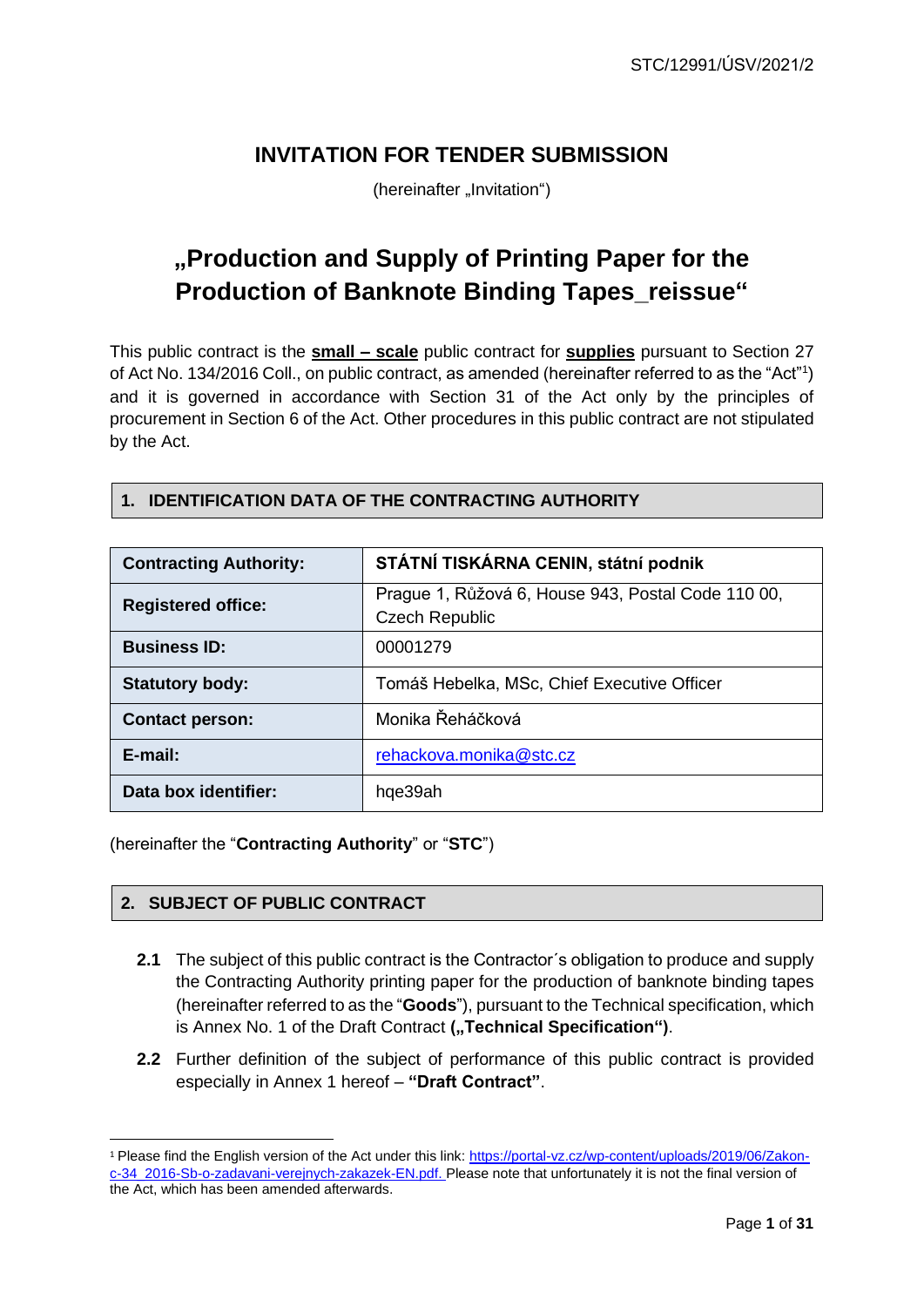#### **3. CLASSIFICATION OF THE SUBJECT OF THE PUBLIC CONTRACT**

| <b>CPV Code</b> | Subject of the public contract |
|-----------------|--------------------------------|
| 30197630-1      | <b>Printing Paper</b>          |

#### **4. COMMENCEMENT OF THE PUBLIC CONTRACT**

This public contract has been commenced upon publishing the Invitation on the electronic instrument E-ZAK [https://mfcr.ezak.cz/profile\\_display\\_53.html.](https://mfcr.ezak.cz/profile_display_53.html)

#### **5. PLACE AND TIME OF PERFORMANCE OF THE PUBLIC CONTRACT**

#### **5.1 Place of performance**

The place of performance is at the following address:

**Production Plant I – Růžová 6, House No. 943, 110 00 Prague 1, Czech Republic**

#### **5.2 Time of performance**

Estimated time frame for Draft Contract conclusion: **without any undue delay after selection of the Contractor, preliminary in December 2021.**

#### **5.3 Delivery dates**

The delivery dates are further specified in Sec. IV (1) of the Annex No. 1 hereof - **"Draft Contract".**

#### **6. FORM OF PRESENTING THE TENDER PRICE**

**6.1** In its tender, the tender participant (hereinafter referred to as the "participant") shall determine the tender price in its tender in **EUR excl. VAT, in the structure according to requirements**, specifically in Sec. V of the Annex No. 1 hereof – "Draft Contract".

(hereinafter referred to as the "tender price")

- **6.2** The tender price shall be specified as the maximum acceptable price, including any and all costs to be incurred by the Contractor in association with performance of the subject of the public contract.
- **6.3** The Contracting Authority requests that the participants would state their tender prices with accuracy of two decimal places.
- **6.4** The participant is not entitled to make the offered tender price conditional to an additional condition.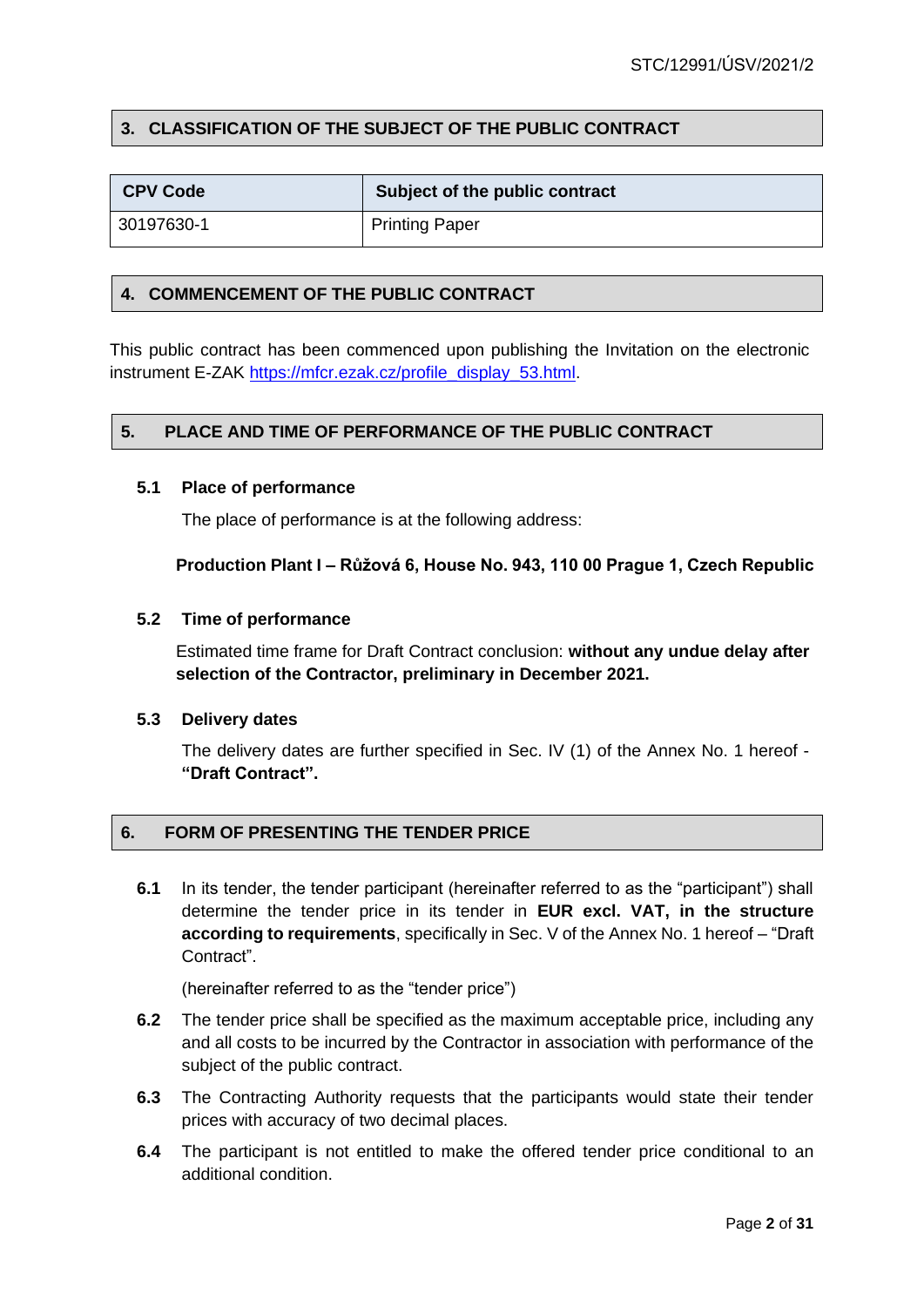**6.5** "The tender price, or any portion thereof, indicated in the tender as provided for under the present TD, shall be a positive number. The Contracting Authority does not permit a zero price.

#### **7. QUALIFICATION REQUIREMENTS**

#### **7.1 Basic Capacity**

The Contractor shall submit in its tender the **"Affidavit on compliance with qualification"**. The sample of affidavit stated in Annex No. 2 hereof. This affidavit must not be older than **3 months on the day of submission of the tender**.

#### **7.2 Professional Qualification**

The Contractor shall submit in its tender **a plain copy of an excerpt from the Commercial Register**, if registration in such records is required by a different legal regulation. The excerpt from the Commercial Register must not be older than **3 months on the day of submission of the tender**.

#### **7.3 Technical Qualification**

The Contractor shall submit **a list of significant supplies (min. 1 significant supply)** completed by the Contractor during the last 3 years before the commencement of the selection procedure, including the periods of performance of the supplies and the client's identification data, whereas the minimal level to fulfil this criterion are the following requirements:

• During the last 3 years the Contractor provided a supply of min. **40 000 kg of printing paper** required by the Contracting Authority according to the technical specification, which is Annex No. 1 of the Draft Contract **(**..Technical Specification"), which is Annex No. 1 hereof, whereas the technical parameter called "the width of the paper rolls" is irrelevant and does not have to fulfilled within the significant supply..

For the avoidance of doubt, the Contracting Authority hereby states that in order to meet the minimum level of technical qualification, it is not decisive whether the supplies according to the above points were always provided to the same customer or a different one, i.e. the verification of capacity and subject of supplies is decisive.

The list of significant supplies submitted by the Contractor shall contain data relevant for proving the required qualification fulfilment, but at least the following details:

- name of the supplier who provided the performance (could be the Contractor or a Subcontractor),
- name of the client the contract was performed for,
- period of performance (in details of months),
- scope of performance (subject, amount),
- client's contact person with whom the information may be verified (name, business telephone number and email, in compliance with the applicable personal data protection laws in the country of the Contractor).

The Contractor shall use the Annex No. 2 hereof – "**Affidavit on compliance with**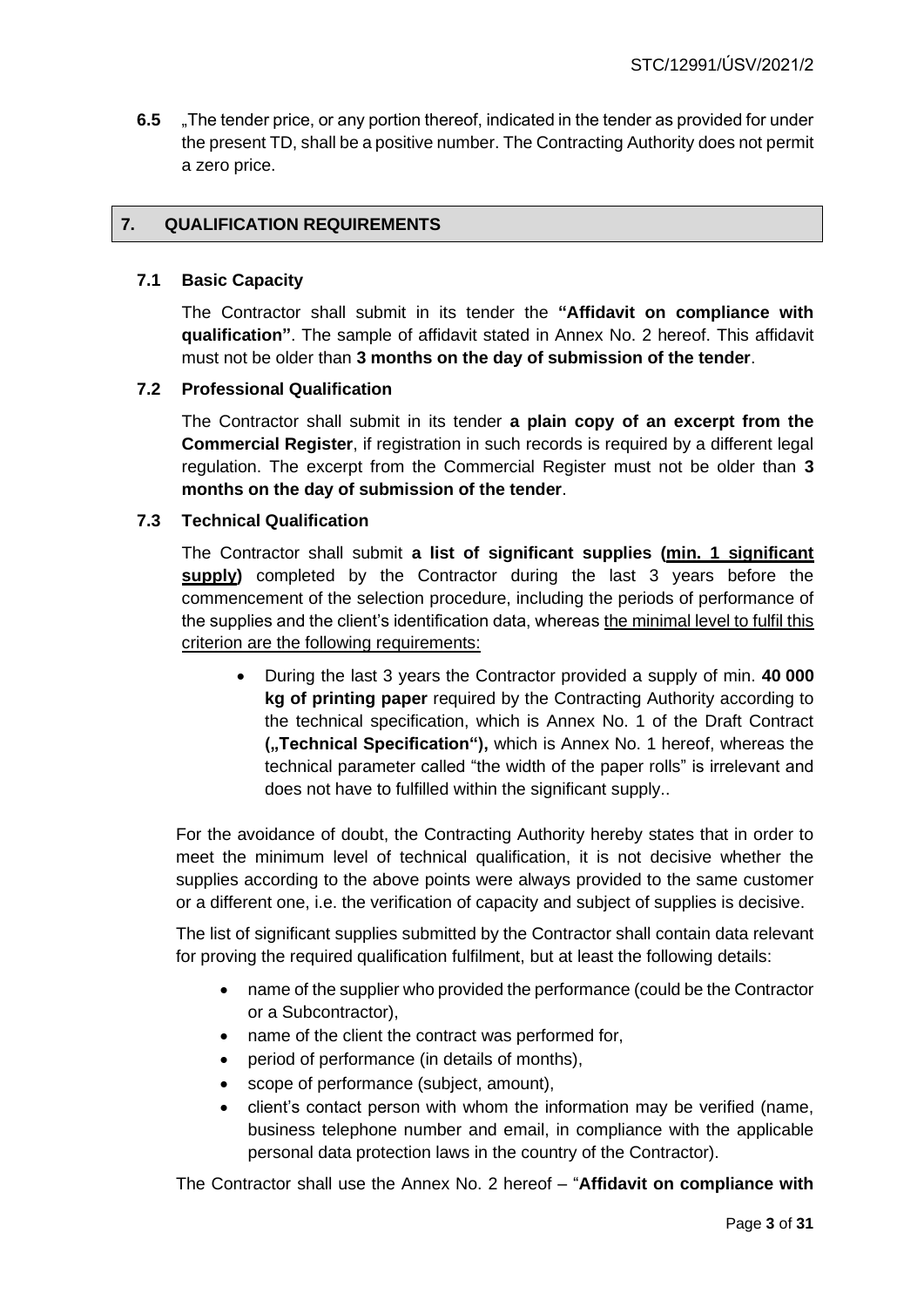**qualification"** to submit the list of significant supplies for proving fulfilment of the technical qualification.

#### **8. EXPLANATION AND ALTERATION OF TENDER CONDITIONS**

- **8.1** The Contractor is entitled to request an explanation of the tender conditions from the Contracting Authority. The written request must be delivered to the Contracting Authority no later than 4 working days before the time limit for submission of tenders, via the data box of the Contracting Authority or via electronic instrument E-ZAK [https://mfcr.ezak.cz/profile\\_display\\_53.html:](https://mfcr.ezak.cz/profile_display_53.html)
- **8.2** The Contracting Authority shall publish the written explanation of the tender conditions including the accurate wording of the inquiry without the inquiring Contractor´s identification within 2 working days from receipt of the Contractor´s inquiry, at the Contracting Authority´s profile / electronic instrument E-ZAK. If the Contractor does not send a request for an explanation of the tender conditions in time, the Contracting Authority is not obliged to provide an explanation of the tender conditions.
- **8.3** The Contracting Authority may also provide written clarification of this TD to the participants without a prior request.
- **8.4** The Contracting Authority may change the tender conditions before time limit for submissions of tender and at the same time shall extend adequately the time limit for the submissions of tender.
- **8.5** To comply with the principle of equal treatment of all participants, the potential clarifications, amendments or additional information to the tender documentation may not be provided by phone. **The Contractor is therefore recommended to periodically monitor the Contracting Authority's profile / electronic instrument** [https://mfcr.ezak.cz/profile\\_display\\_53.html.](https://mfcr.ezak.cz/profile_display_53.html)
- **8.6** The Contracting Authority hereby emphasizes that in compliance with Section 4(1) of the Decree No. 260/2016 Coll., on specification of more detailed conditions concerning electronic instruments, electronic acts in public contract processes and conformity certification, in communication by means of **an electronic instrument** a document shall be deemed delivered **already at the moment of receipt of the data message at the electronic address of the data message addressee in the electronic instrument.**
- **8.7** The Contracting Authority further emphasizes that in compliance with Section 211(6) of the Act, in communication by means of a data box a document shall be deemed **delivered at the moment of its delivery to the data box of the addressee.**

#### **9. EVALUATION CRITERIA, METHOD OF EVALUATION**

#### **9.1 Evaluation criteria**

The basic evaluation criterion for the award of this public contract is the economic advantageousness of the tender.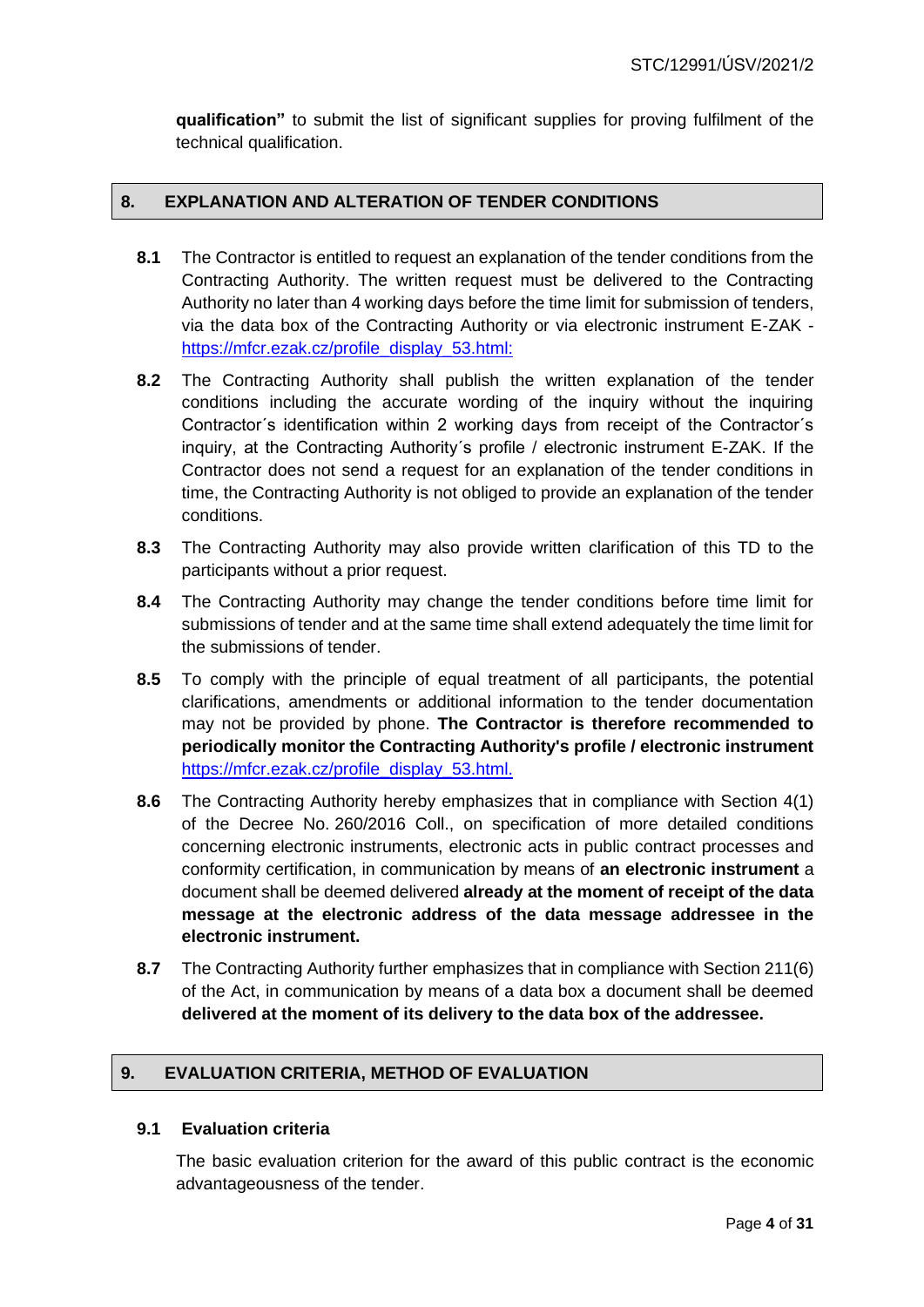The Contracting Authority sets out the following evaluation criteria based on which the economic advantageousness of tenders shall be assessed:

| Nr. | Name of the Evaluation criteria | Weight in % |
|-----|---------------------------------|-------------|
|     |                                 |             |
|     | <b>Total Tender Price</b>       | 100 %       |

#### **9.2 Evaluation Criterion: Total Tender Price**

Under this criterion, the Contractor shall submit the Total Tender price, prepared according to the model example for purpose of evaluation, attached as Annex 5 hereto (hereinafter the "Total Tender Price"). The Contractor is obliged to submit such a model example as a part of its tender.

The Total Tender Price is the sum of the unit prices multiplied by the estimated quantity.

The prices specified by the Contractor according to the model example shall correspond to the prices specified in the Art. V of the Draft Contract.

#### **9.3 The total tender price of the participant shall not exceed the value 71 400 EUR excl. VAT.**

#### **9.4 Method of evaluation**

The tenders will be ranked according to the **Total Tender Price** in EUR excl. VAT. The tender with the lowest total tender price will be evaluated as the most economically advantageous.

The Contractor is not entitled to set further conditions regarding the proposed values (data) that are subject to evaluation. If additional conditions are set or several different alternatives are used for the values that are subject to evaluation, this may be a reason for exclusion the relevant tender and the Contractor from the selection procedure. A similar procedure will be applied by the Contracting Authority if any value that is subject to evaluation is specified in a different quantity or form than as required by the Contracting Authority.

#### **10. OTHER TENDER CONDITIONS OF THE CONTRACTING AUTHORITY**

#### **10.1 Business conditions and terms of payment**

The payment and business terms and conditions are specified in the binding Draft Contract, which is Annex No. 1 hereof. The Draft Contract is binding upon the participant. The participant is only allowed to complete the Draft Contract with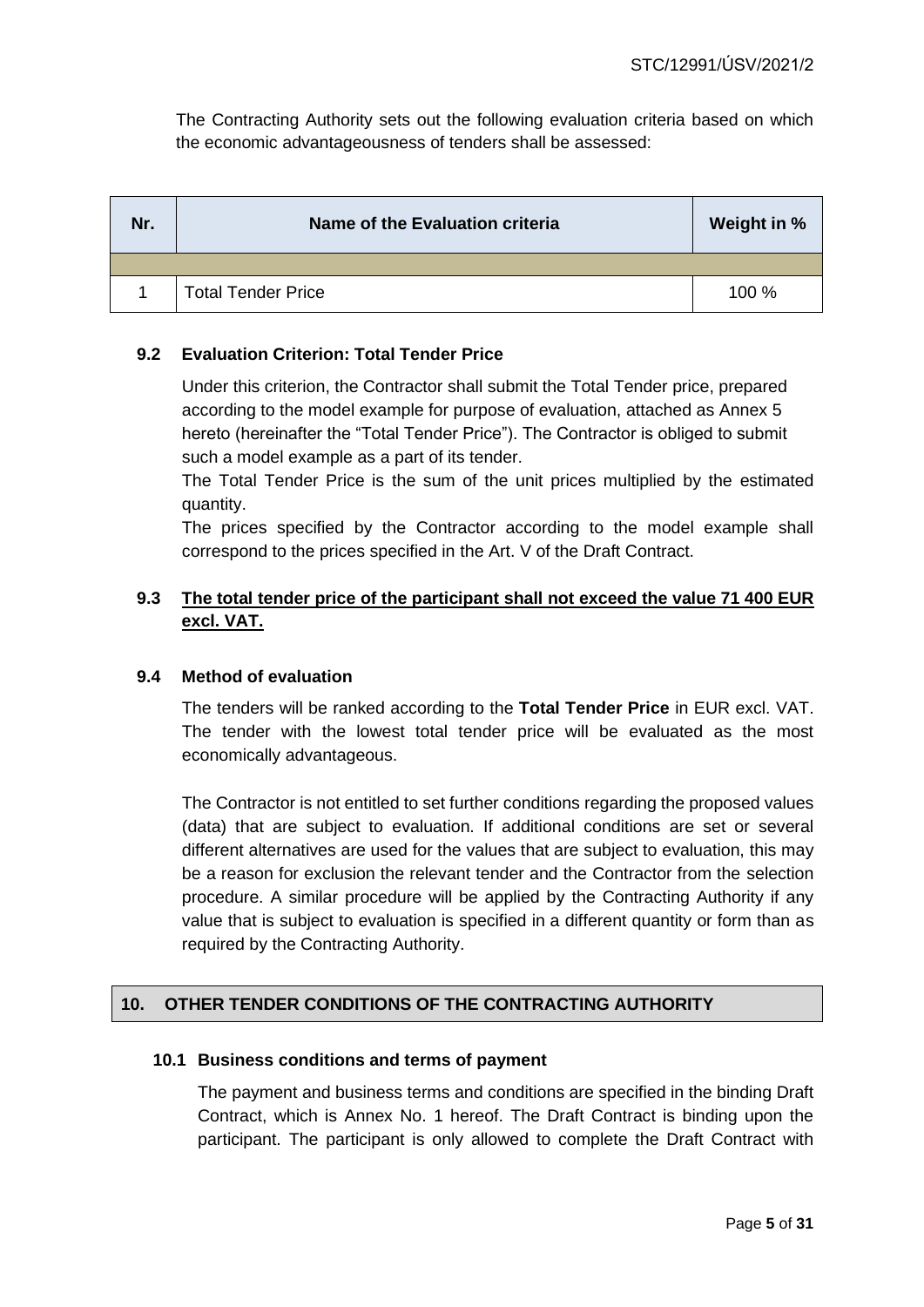information marked as incomplete  $\left[\bullet\right]$ .

The participant shall submit the Draft Contract as a part of its tender in a simple copy including the Annexes.

#### **10.2 List of subcontractors**

In their tender, the participant shall present a list of subcontractors along with information on the parts of this public contract that will be implemented by each of the subcontractors, specifying the type of supplies, services or construction works and the share (%) of such supplies, services and works in the financial amount dedicated to the public contract (Annex No. 3 hereof).

If the participant does not want to subcontract any part of the public contract project, they are liable to submit an affidavit stating this as part of their tender (Annex No. 3 hereof).

#### **11. COOPERATION BEFORE CONTRACT CONCLUSION (applies to the winner of the selection procedure)**

#### **11.1 Test of samples**

Before signing the Contract, the Contracting Authority shall reserve the right to run a test. Due to principle of economy the test shall not be required if the selected Contractor was a Contractor whose performance has been tested by the Contracting Authority within the last year as of the commencement of the selection procedure.

**Further details regarding the scope of requirements and the minimum degree of fulfilment of such a test and course of the test fulfilment assessment are stated in Annex 4 hereof – "Sample testing".**

The selected Contractor shall submit to the Contracting Authority the required samples in **4 weeks at the latest from sending the "Request to the selected supplier" from the Contracting Authority**.

The sample shall be delivered by the selected Contractor to the following address: **Production Plant I – Růžová 6, House No. 943, 110 00 Prague 1, Czech Republic,** to the contact person named Hana Krásová, e-mail: [Krasova.Hana@stc.cz](mailto:Krasova.Hana@stc.cz)

The Contracting Authority shall test the submitted sample by the procedure pursuant to Annex 4 hereof – "**Sample testing**". The purpose of the test will be verification of compliance of the sample with the technical specification and other tender conditions. The sample shall not be returned to the Contractor.

The Contracting Authority notifies, that this test of samples shall take place **maximally 3 weeks from the date of delivery of the samples.**

If the submitted sample does not meet the requirements of the Contracting Authority, then the selected Contractor shall be excluded from the selection procedure.

#### **11.2 Reliability of domestic VAT payers**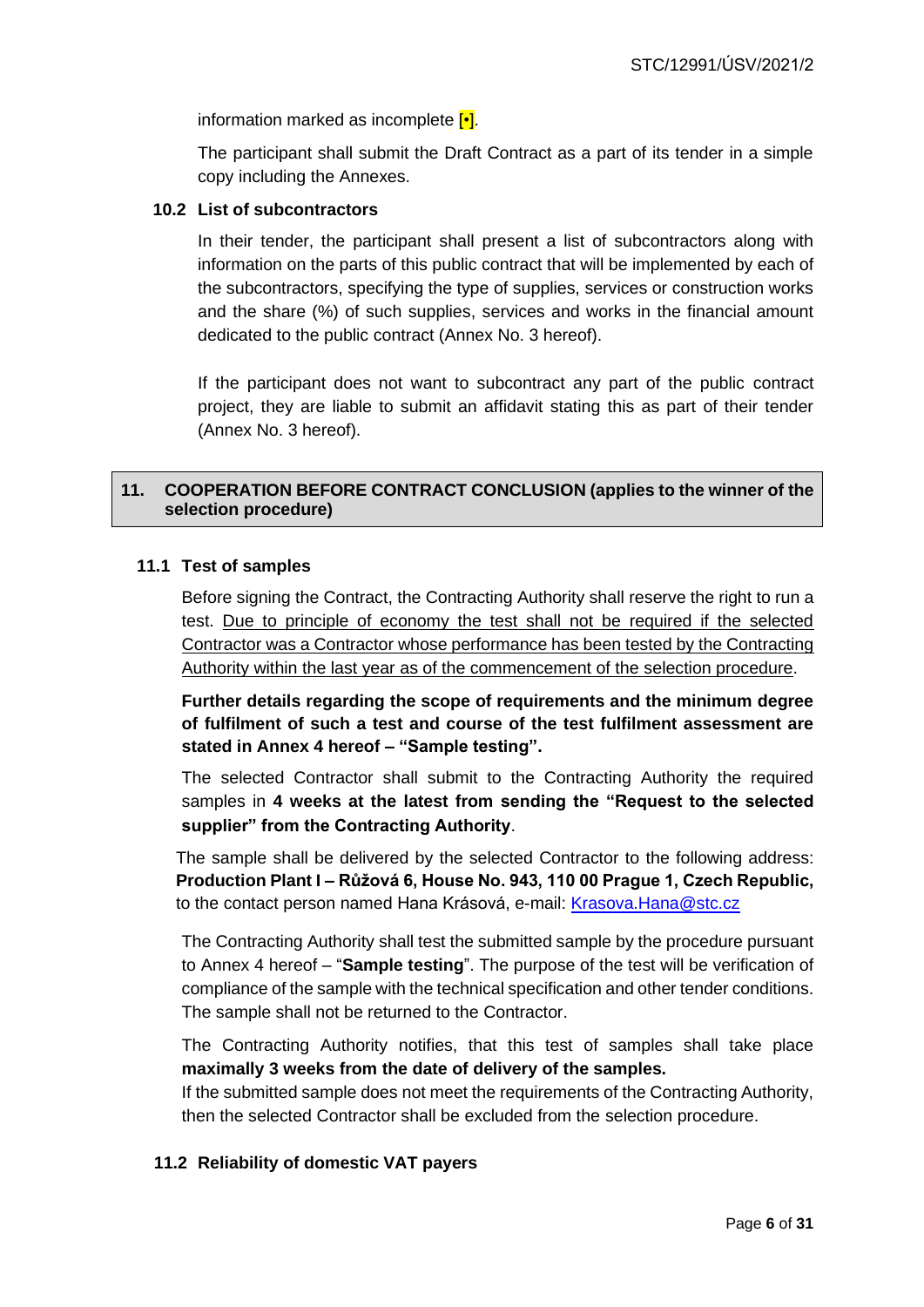- **11.2.1** The Contracting Authority requires the selected Contractor, who is a domestic VAT payer (in the Czech Republic), to be a reliable tax payer pursuant to Section 106a of the Act No. 235/2004 Coll., on value added tax, as amended. In accordance with Section 104(e) of the Act, before signing the Contract, the selected Contractor, who is a domestic VAT payer, is required to submit a plain copy of **an extract/print screen from the database published by the tax administrator in a manner that allows remote access, the so-called "Register of VAT Payers/Registr plátců DPH".**
- **11.2.2** Given the current legislation and the fact that the Contracting Authority is not liable for VAT on behalf of a Contractor, who is not a domestic VAT payer (in the Czech Republic), requirement stated in the Art. 11.2.1. hereof, is not applicable for a Contractor, who is not a domestic VAT payer (in the Czech Republic).

#### **11.3 Bank Confirmation on the Bank Account**

Before signing the Contract, the selected Contractor, who is not a domestic VAT payer (in the Czech Republic), is required to submit a plain copy of a confirmation of the bank that the bank account stated by the selected Contractor in the tender belongs to the selected Contractor.

#### **11.4 Insurance Contract**

Before signing the contract, the selected Contractor is required to submit a plain copy of insurance contracts with the subject of third-party damage liability insurance of the Contractor, in accordance with Art. IX (1) of the Draft Contract (Annex No. 1 hereof). An equivalent document for proof of this requirement is also a simple copy of the insurance certificates or a simple copy of the confirmation of insurance contracts issued by the insurer. The Contractor is entitled to submit the document already within its tender.

#### **12. TENDER SUBMISSION CONDITIONS**

- **12.1** The tender shall be submitted **in the Czech or English language, or its combination**. Should any part of the tender be in a language other than the Czech or English, it must be translated (plain translation) into the Czech or English language. Documents in Slovak and proof of completed education in Latin shall be submitted by the Contractor without a translation into the Czech or English language.
- **12.2** Each tender submitted must contain all the documents required by the Act and the Contracting Authority, including required proofs and information.
- **12.3** The Contracting Authority does not require the participant to ensure that all the documents or declarations have been signed by the statutory body of the participant or person authorized to act on behalf of or for the participant. The participant by submission of the tender through an electronic instrument confirms that the tender has been submitted by the person authorized to undertake such acts and by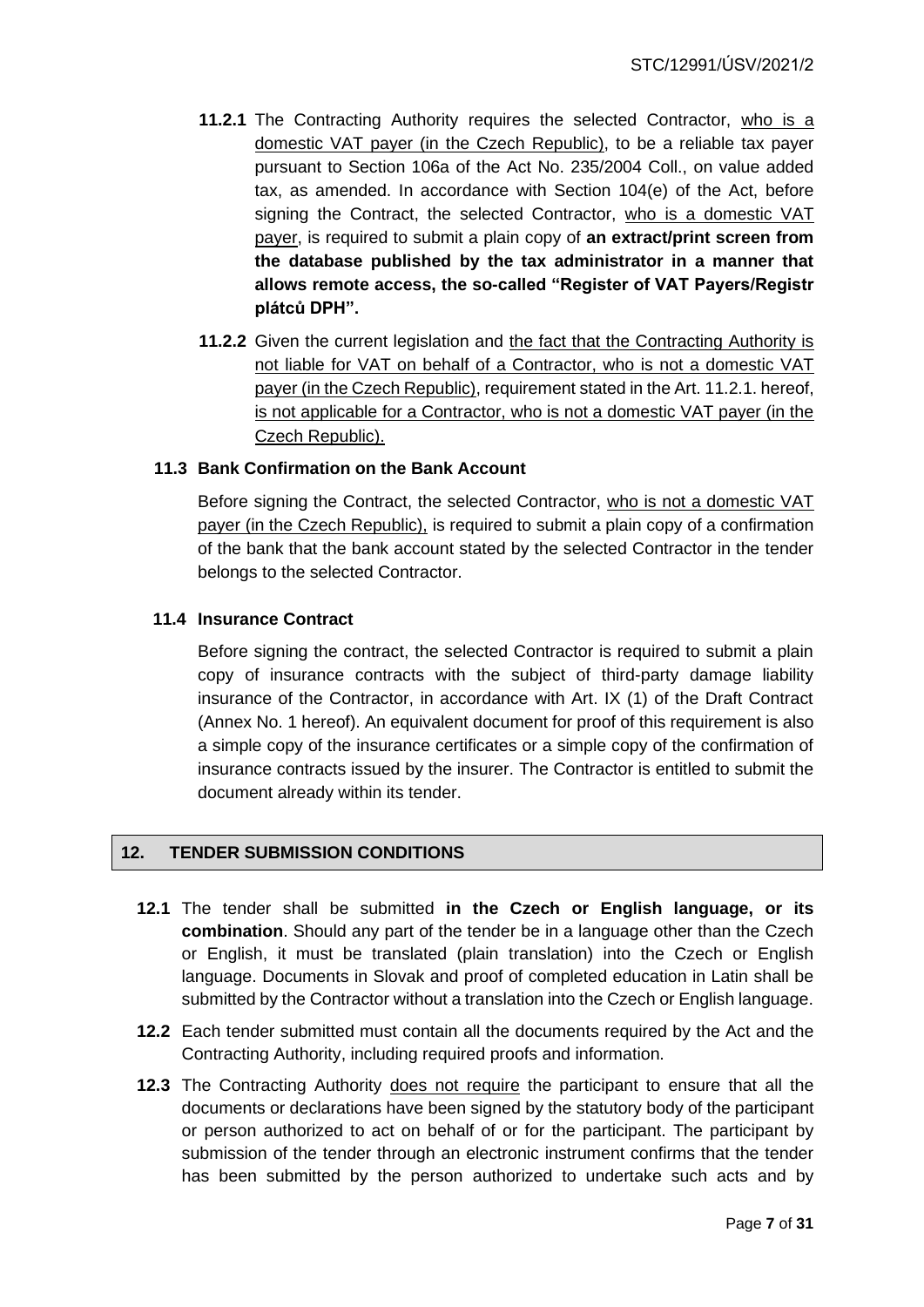submission of the tender the participant at the same time also agrees with the tender conditions stipulated by the Contracting Authority and the law.

#### **13. FORMAL REQUIREMENTS FOR PROCESSING OF THE TENDER**

- **13.1** The deadline for the tender submission shall end on **06.12.2021, 09:00 AM.**
- **13.2** The Contractor shall prepare the tender **in electronic form in a manner described below.**

#### **13.3 Submitting tenders in electronic form:**

- The tender shall be submitted through the E-ZAK electronic instrument available at: [https://mfcr.ezak.cz/profile\\_display\\_53.html.](https://mfcr.ezak.cz/profile_display_53.html)
- All parts of the tender must be legible. No part of the tender may contain crossed-out words or transcriptions which could be misleading for the Contracting Authority.
- **In order to submit the tender, the applicant must register in the electronic instrument (respectively its connected supplier databases "CDD" or "FEN").**
- **Further details for registration in FEN and verifying identity is available at:**  <https://sites.google.com/fen.cz/napovedafen/> **English version:** <https://sites.google.com/fen.cz/napovedafen-en>

#### **Before you start the registration process, please make sure you have:**

- a document proving the subjectivity of the organization (e.g. an extract from the business register, certificate of incorporation or another similar document),
- a power of attorney to act on behalf of the organization (if you are a statutory representative, you do not need a power of attorney); you can find a template of the document here, but it is also possible to use your own,
- an electronic signature based on a qualified certificate (for the electronic method of contractor verification).

If the supplier does not dispose of corresponding quality of electronic signature as required during the process of verification the identity, there is **another offline option** which includes downloading of the document which must signed in paper version and sent along required documents stated above via post. Please follow the given manuals, where everything is described.

- **The process of registration including identity verification may take up to several days.**
- The PC system requirements necessary for proper tender submission are available at: [http://www.ezak.cz/faq/pozadavky-na-system.](http://www.ezak.cz/faq/pozadavky-na-system)
- You may test your browser and system using the following link: https://mfcr.ezak.cz/test\_index.html
- Detailed instructions on how to use the electronic instrument are available in the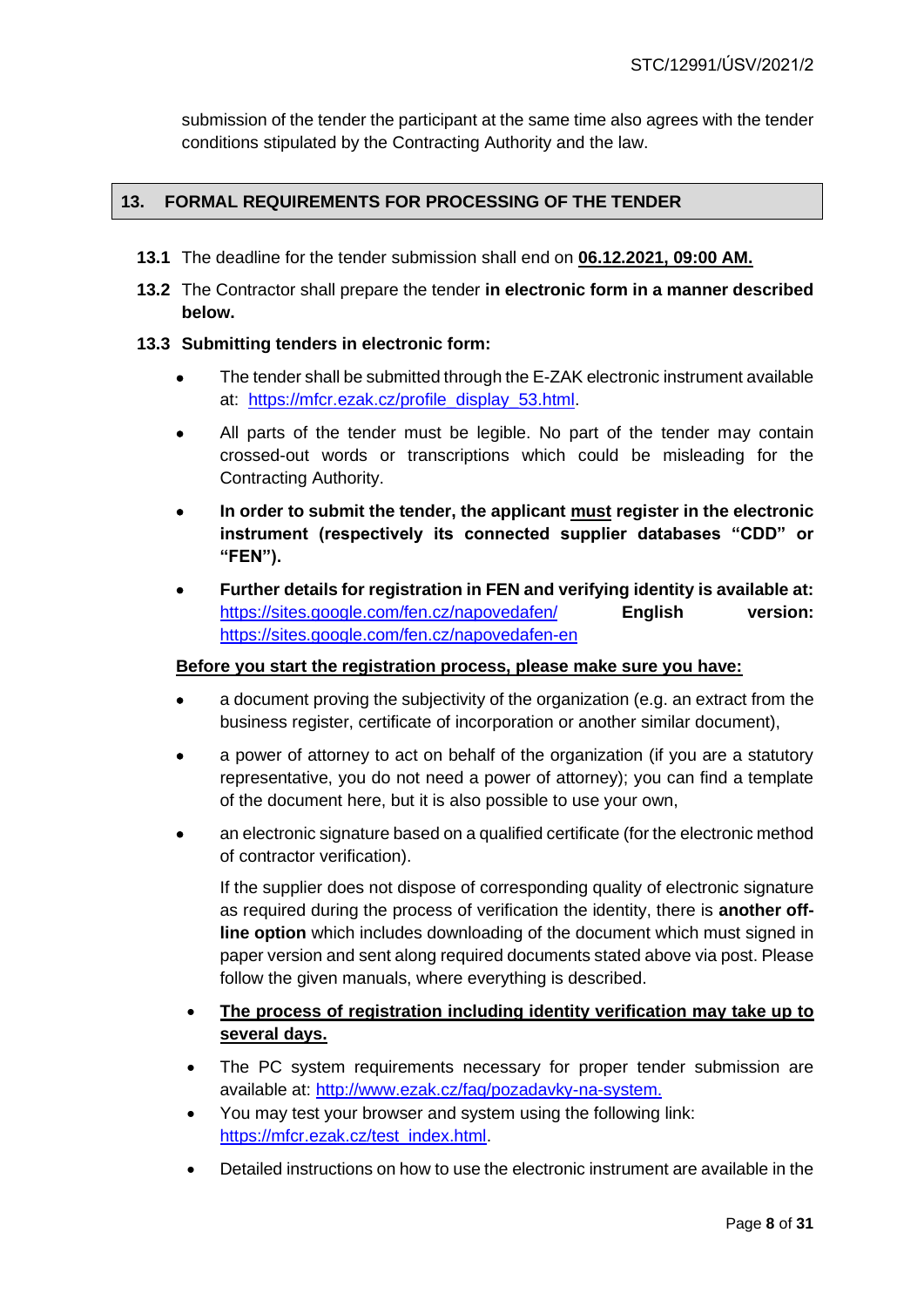"user's manual" available at: [https://mfcr.ezak.cz/manual.html.](https://mfcr.ezak.cz/manual.html)

• the contracting authority states that it **is not required to sign the tender electronically**.

#### **13.4 The Contracting Authority recommends using the following order:**

- a) Draft Contract including Annexes (Annex No. 1 hereof);
- b) Document proving the fulfilment of the qualification requirements pursuant to Art. 7 to this Invitation, arranged in the following order:
	- basic capacity,
	- professional capacity,
	- technical qualification.
- c) List of sub-contractors pursuant to Art. 10.2 to this Invitation;
- d) Relevant data for evaluation.
- **13.5** The participant is exclusively responsible for the completeness of the submitted tender – the list of documents contained in this article of the TD is for reference only and is intended to help the participant to compile the tender – if the list fails to indicate a document, whose inclusion in the tender would otherwise result from the tender documentation or from the law, the participant will not be relieved from the responsibility for the incompleteness of the submitted tender by simply pointing out the incomplete list of documents.

#### **14. OPENING OF TENDERS IN ELECTRONIC FORMAT**

The electronic tender opening process is a non-public event. The opening of tenders will take place immediately after the time limit for submission of tenders.

#### **15. RIGHTS OF THE CONTRACTING AUTHORITY**

- **15.1** The Contracting Authority reserves the right to evaluate the submitted tender first. The assessment of the conditions of participation will take place only for the supplier selected on the basis of the evaluation criteria according to this Invitation.
- **15.2** In accordance with the principle of transparency and others, the tender may not be changed after the time limit for submission of tenders, in particular in terms of the data relevant to the evaluation. The Contracting Authority reserves the right to verify or obtain clarification for any information provided by the participants in their tenders before making the final decision on the selection of the best tender.
- **15.3** The Contracting Authority reserves the right to exclude supplier, if the tender does not contain all the required conditions and documents, or the tender does not comply with the required subject of the public contract in terms of content.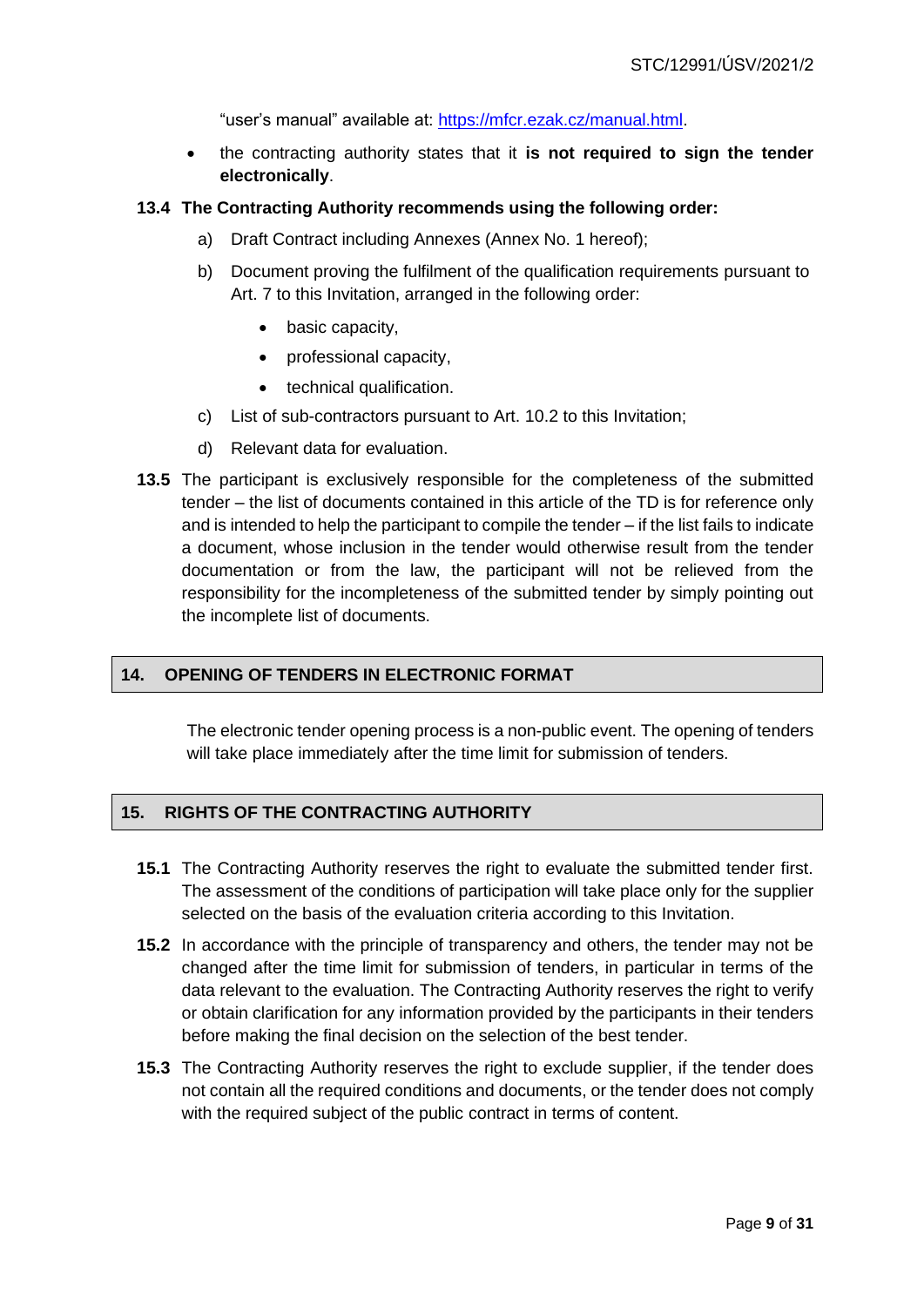- **15.4** The Contracting Authority reserves the right, in case of exclusion of the selected supplier, to invite another supplier to conclude the Contract, in the order resulting from the result of the original evaluation of the tenders.
- **15.5** The Contracting Authority is entitled to cancel this public contract, even without giving a reason, but no later than the conclusion of the Contract. The Contracting Authority shall inform all suppliers who have submitted a tender within the time limit for submission of tenders about the cancellation of the public contract within 3 working days.
- **15.6** In case of cancellation of the public contract during the period for submission of tenders, the Contracting Authority send a notice of the cancellation of the public contract in the same way as this public contract was initiated.
- **15.7** The Contracting Authority shall not reimburse the participants for any costs incurred in connection with their participation in the tender.
- **15.8** The Contracting Authority shall notify its decision on the selection of the supplier to all suppliers who have submitted a tender, while reserves the right to publish at the same time data from the suppliers´ tenders relevant to the evaluation to ensure the transparency of the duration of the public contract (specially for tender prices).

#### **16. ANNEXES**

Annex No. 1 – Draft Contract Annex No. 2 - Affidavit on Compliance with Qualification Annex No. 3 – List of Subcontractors Annex No. 4 – Sample Testing Annex No. 5 – Evaluation Model

Prague, dated \_

# Tomáš Hebelka MSc

.................................................................. Digitálně podepsal Tomáš Hebelka MSc Datum: 2021.11.22 15:09:10 +01'00'

#### **Tomáš Hebelka, MSc**

Chief executive officer on behalf of the Contracting Authority STÁTNÍ TISKÁRNA CENIN, státní podnik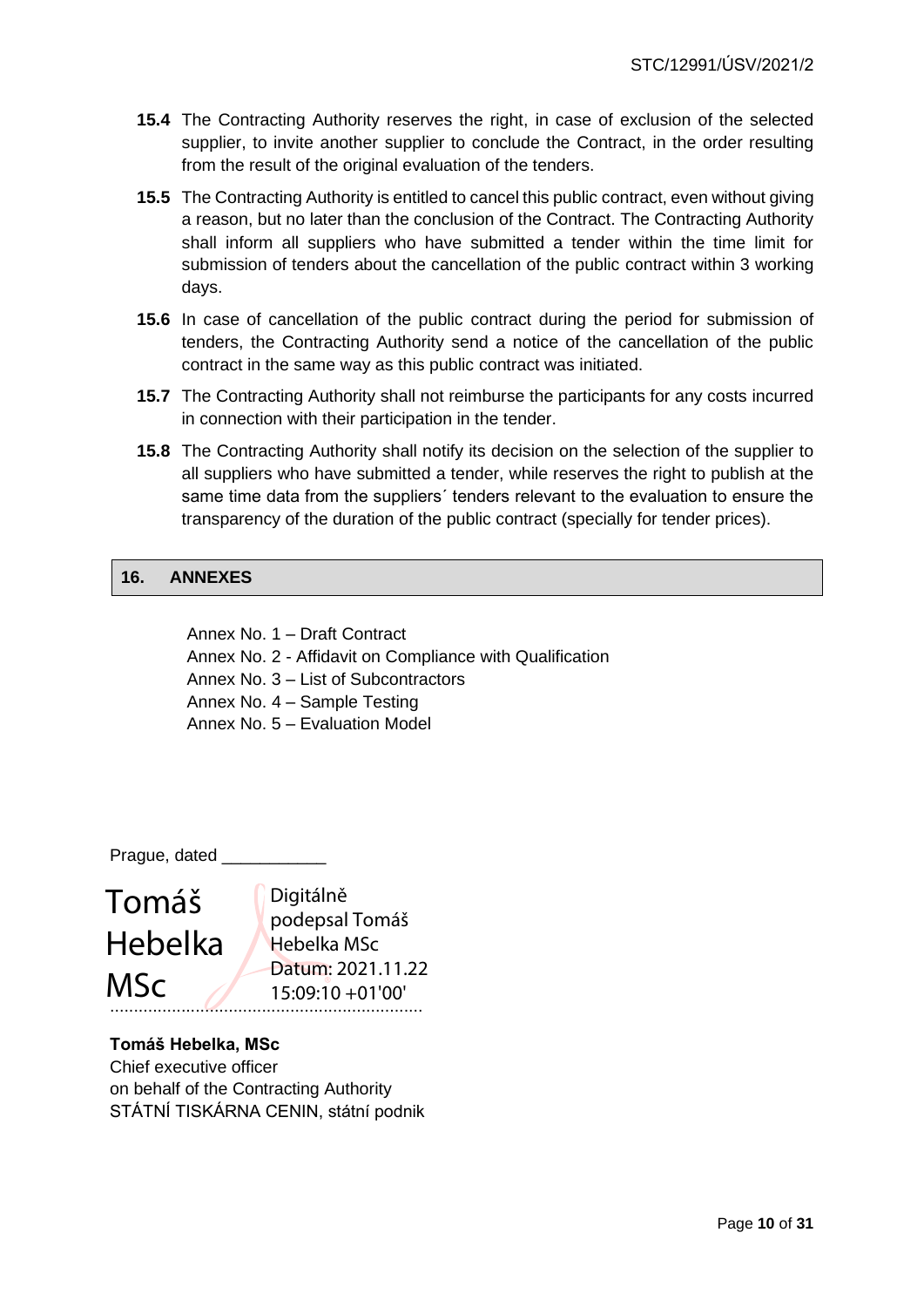## **FRAMEWORK AGREEMENT FOR THE PRODUCTION AND SUPPLY OF PRINTING PAPER FOR THE PRODUCTION OF BANKNOTE BINDING TAPES**

registered by the Buyer under No. 070/OS/2021

registered by the Seller under No. **[the Seller may add its internal number of contract or not add any]**

(hereinafter referred to as "**this Framework Agreement**")

**made pursuant to the provision of Section 27 and 31 of the Act No. 134/2016 Coll., on public procurement, as amended (hereinafter referred to as the "PPA") and** 

**pursuant to Section 1746 (2) of Act No. 89/2012 Coll., the Civil Code, as amended (hereinafter referred to as the "Civil Code")**

by and between:

#### **STÁTNÍ TISKÁRNA CENIN, státní podnik**

with its registered office at Prague 1, Růžová 6, house No. 943, 110 00, Czech Republic entered in the Commercial Register maintained by the Municipal Court in Prague, Section ALX, Insert 296

Business ID: 00001279 Tax Identification No.: CZ00001279 Acting through: **Tomáš Hebelka, MSc**, Chief Executive Officer Bank details: UniCredit Bank Czech Republic and Slovakia, a.s. Account number: 200210010/2700 IBAN: CZ44 2700 0000 0002 0021 0010 SWIFT: BACX CZPP

(hereinafter referred to as the "**Buyer**")

and

**[the Seller to add its business name and further identification details]** with its registered office at **[•]** entered in the Commercial Register administered by **[•]** Business ID: **[•]** Tax Identification No.: **[•]** Represented by: **[•]** Bank details: **[•]** Account number: **[•]** IBAN: **[•]** SWIFT: **[•]**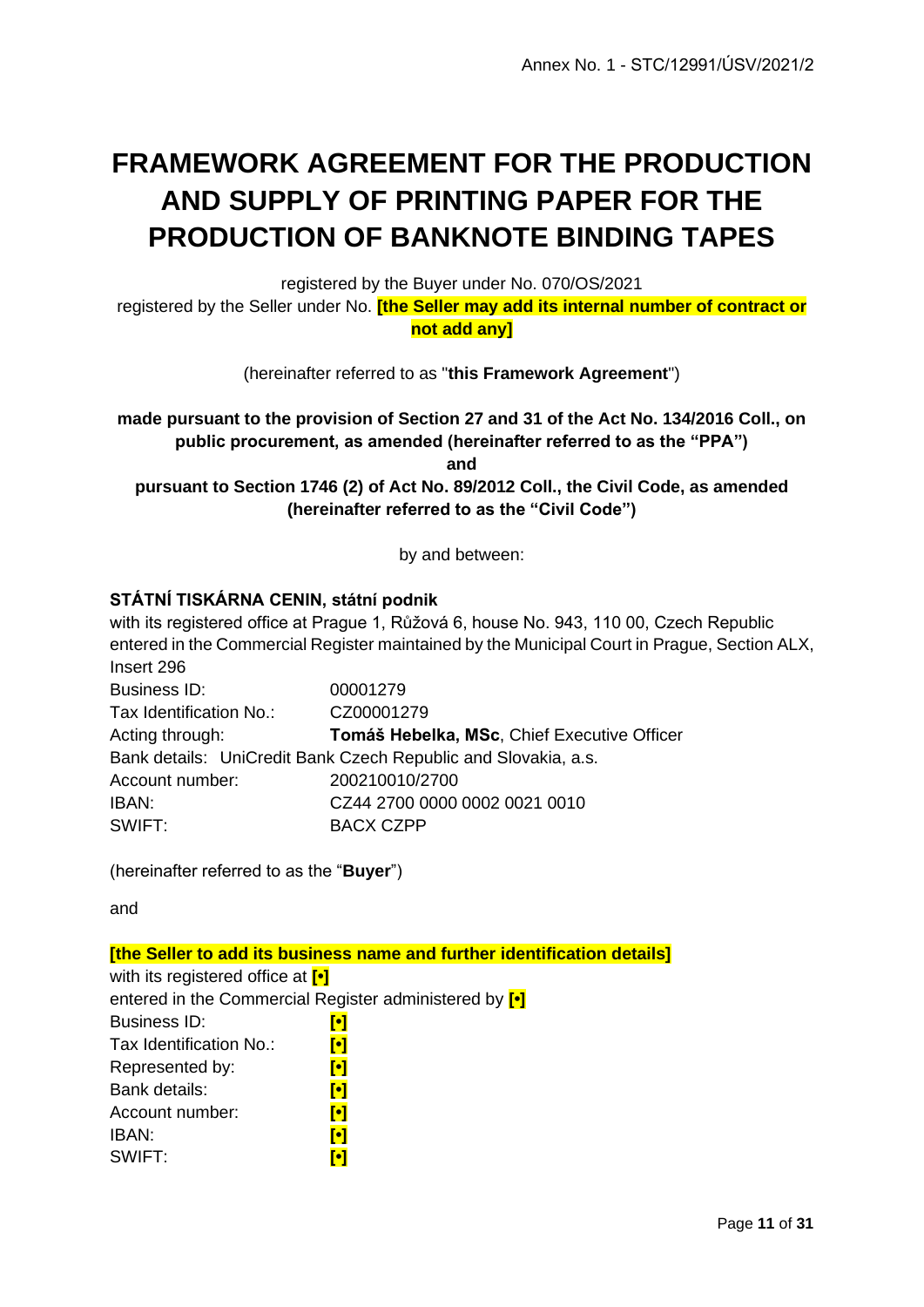#### (hereinafter the "**Seller**")

(the "Buyer" and the "Seller" hereinafter collectively referred to as the "**Parties**" or "**Contracting Parties**")

#### **Representatives authorized to negotiate in contractual and economic matters:**

| On behalf of the Buyer:  | Tomáš Hebelka, MSc, Chief Executive Officer        |
|--------------------------|----------------------------------------------------|
| On behalf of the Seller: | $\lbrack \bullet \rbrack, \lbrack \bullet \rbrack$ |

#### **Representatives authorized to negotiate in factual and technical matters:**

| On behalf of the Buyer:  | Ing. Ondřej Hyršl, Production Director |
|--------------------------|----------------------------------------|
| On behalf of the Seller: | $\left[\cdot\right]\left[\cdot\right]$ |

#### I. INTRODUCTORY PROVISIONS

- 1. This Framework Agreement is concluded on the basis of the results of a small-scale public tender within the meaning of Section 27 and 31 of the PPA, which is entitled *"Production*  and supply of printing paper for the production of banknote binding tapes reissue" hereinafter referred to as the "**selection procedure**"). The basis for this Framework Agreement is also the Seller's tender for the selection procedure submitted on **[the Seller to add its tender submission date]**, the content of which is known to the Parties (hereinafter referred to as the "**Tender**").
- 2. When interpreting the content of this Framework Agreement, the Parties are obliged to take into account the tender conditions and the purpose related to the selection procedure. The provisions of laws and regulations on interpretation of legal conduct are not affected by this.
- 3. This Framework Agreement regulates the method for conclusion of individual partial contracts, conditions for execution of individual deliveries on the part of the Seller, as well as other rights and obligations of the Parties related to the realisation of the individual partial contracts concluded hereunder.
- 4. The purpose of this Framework Agreement is to ensure the production and supply of printing paper for the production of banknote binding tapes for the Buyer according to his needs to the extent defined by this Framework Agreement.

#### II. SUBJECT MATTER OF THE FRAMEWORK AGREEMENT

- 1. The subject matter of this Framework Agreement is the obligation of the Seller to produce and supply to the Buyer printing paper for the production of banknote binding tapes (hereinafter referred to as the "**Goods**"), pursuant to the Technical specification according to paragraph 3 of this Article, in the amount as required by the Buyer in partial contracts, and transfer to the Buyer the ownership title to the delivered Goods.
- 2. The Buyer undertakes to accept the Goods, duly delivered as regards the required quantity, type and quality of the Goods, on the required date and pay for the Goods the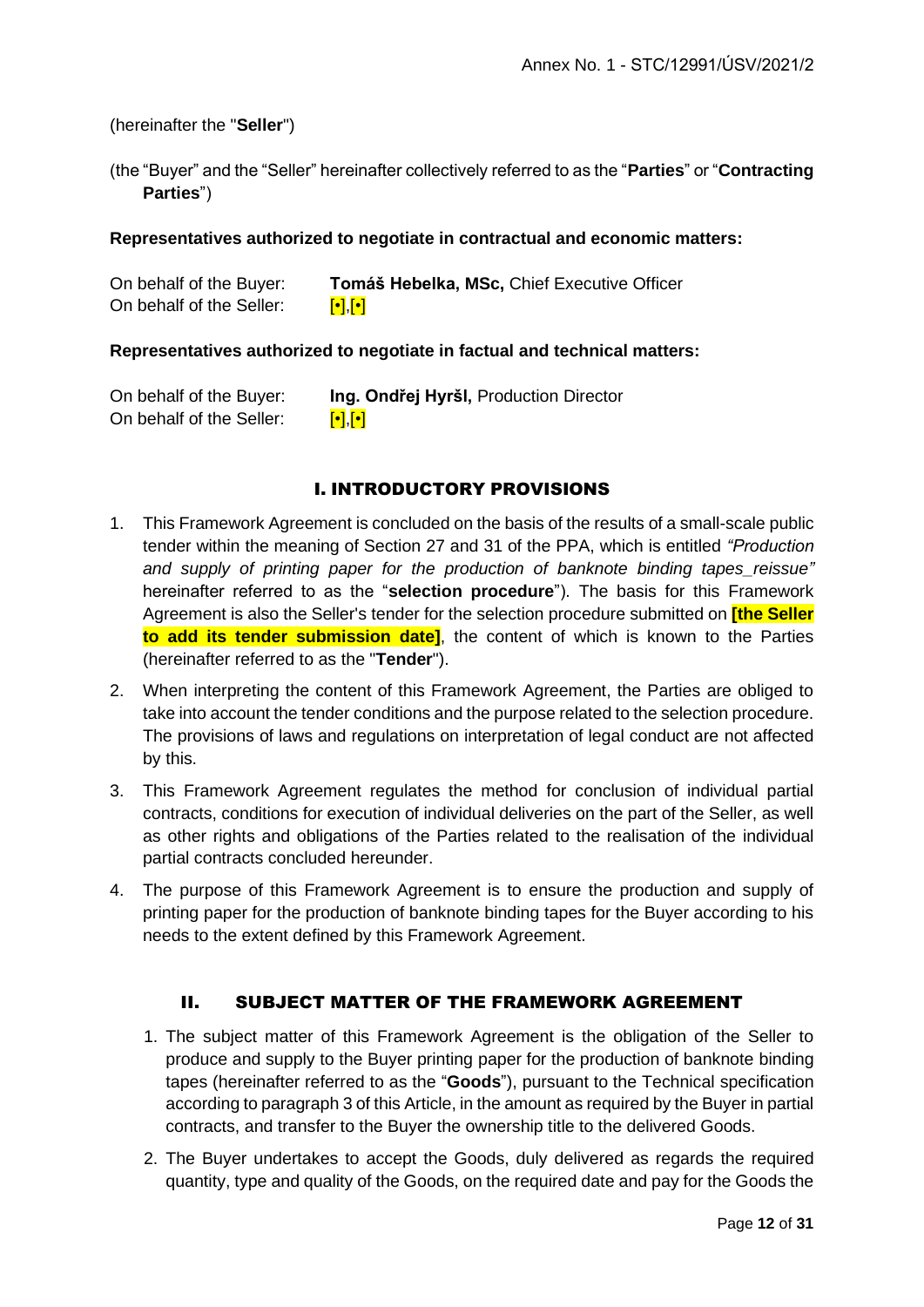price specified under Article V hereof.

- 3. The Goods shall be produced and supplied in accordance with the Technical specification which is set out in Annex No. 1 and which forms an integral part of this Framework Agreement.
- 4. All supplies of the Goods shall take place according to the Buyer's needs in line with the written orders, each one of which constitutes a proposal to conclude a partial contract (hereinafter as an "**order**"), and confirmations, which constitute the acceptance of the proposal to conclude a partial contract (hereinafter as a "**partial contract**"). A partial contract shall be deemed to have been entered into once the Buyer receives confirmation of an order from the Seller, confirming the order without reservations.
- 5. The Buyer may invite the Seller to provide performance in accordance with this Framework Agreement up to a **maximum financial limit of 71 400 EUR** for the entire duration of this Framework Agreement. If the Seller is an entity liable for VAT registered in the Czech Republic, the amount according to the previous sentence means the amount excluding VAT.

#### III. ORDERS

- 1. As a minimum requirement, an order shall contain the following details:
	- a) Seller's and Buyer's identification data;
	- b) detailed specification of the Goods, including the quantity of the Goods to be delivered;
	- c) other requirements for the Goods;
	- d) detailed delivery conditions, especially the delivery term and place of delivery;
	- e) the designation of the person placing the order, who is authorised to act on behalf of the Buyer.

In case of doubt the Seller must ask the Buyer for additional information. If the Seller fails to do so, it is understood that the instructions are sufficient for the Seller, and no such reason may release the Seller from any liability for failure to perform an order in due manner and time.

- 2. The order shall be sent to the Seller electronically to the Seller's e-mail address **[The Seller to add its e-mail address]**.
- 3. The Seller is obliged to confirm the receipt of this partial order in writing to the Buyer's email address [purchasing@stc.cz](mailto:purchasing@stc.cz) without delay, but no later than 3 working days of receiving the order. As a minimum requirement, confirmation of an order must contain identification data of the Seller and the Buyer, and identification of the order being confirmed.
- 4. The Parties agree that the Seller will respect the supplies of the Goods as requested and will not modify the supplies as to type, volume or finance unless expressly agreed by the Parties.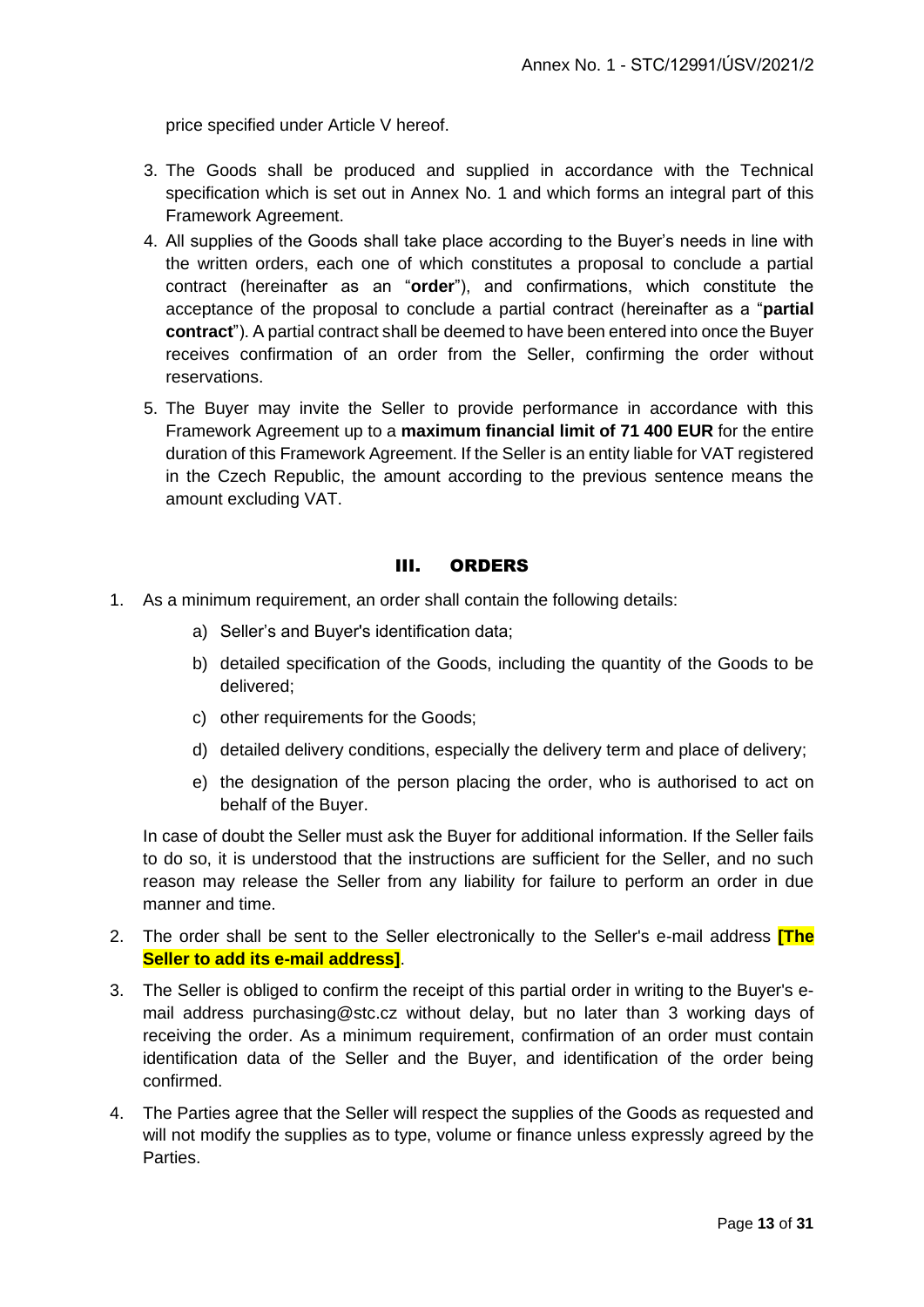- 5. The Seller undertakes in the fulfilment of any purchase order to act in accordance with the Tender.
- 6. The Seller takes into consideration that the Buyer is not entitled that the making of individual orders and the conclusion of individual partial contracts depends only on the discretion and needs of the Buyer and that the Buyer does not have an obligation under this Framework Agreement to enter into any minimum number of subcontracts. By concluding this Framework Agreement (without concluding a partial contract), the Seller does not have the right to provide any performance, nor the right to payment of the price for any performance.
- 7. Individual partial contracts fulfilling the conditions for publication in the Register of Contracts take effect once they are published in the Register of Contracts. Other individual partial contracts take effect on the day it is confirmed by Seller.

#### IV. DELIVERY TERM AND PLACE OF PERFORMANCE, PACKAGING, TRANSPORT AND DELIVERY CONDITIONS

- 1. The Seller is obliged to deliver the Goods to the Buyer not later than **4 (four) weeks from the date when specific partial contract taken effect**, unless the Buyer requires in a particular order a longer period – in which case the Seller undertakes to deliver the Goods within the period stipulated by the Buyer in such order.
- 2. The Seller is obliged to deliver the Goods to the Buyer's production plant at the address:

#### **Production Plant I – Růžová 6, House No. 943, 110 00 Prague 1, Czech Republic**.

- 3. The Seller shall ensure the safe transport of Goods from its plant to the place of performance specified in paragraph 2 of this Article.
- 4. Each delivery of the Goods shall be accompanied with a Delivery note in 2 copies, which shall be confirmed by both Parties upon handover and takeover of the Goods and shall be used as the Goods handover protocol.
- 5. The delivery note shall contain:
	- a) Seller's and Buyer's identification data
	- b) the number and date of issue of the Delivery note,
	- c) the number of order,
	- d) the order number or position/serial number according to the order,
	- e) contract number (if stated in the order);
	- f) material code according to IS in the STC format (if stated in the order),
	- g) the number of the supplied units and unit of measure,
	- h) Item name.
- 6. Delivery of the Goods according to this Framework Agreement shall be governed by the agreed delivery conditions INCOTERMS® 2020, DAP.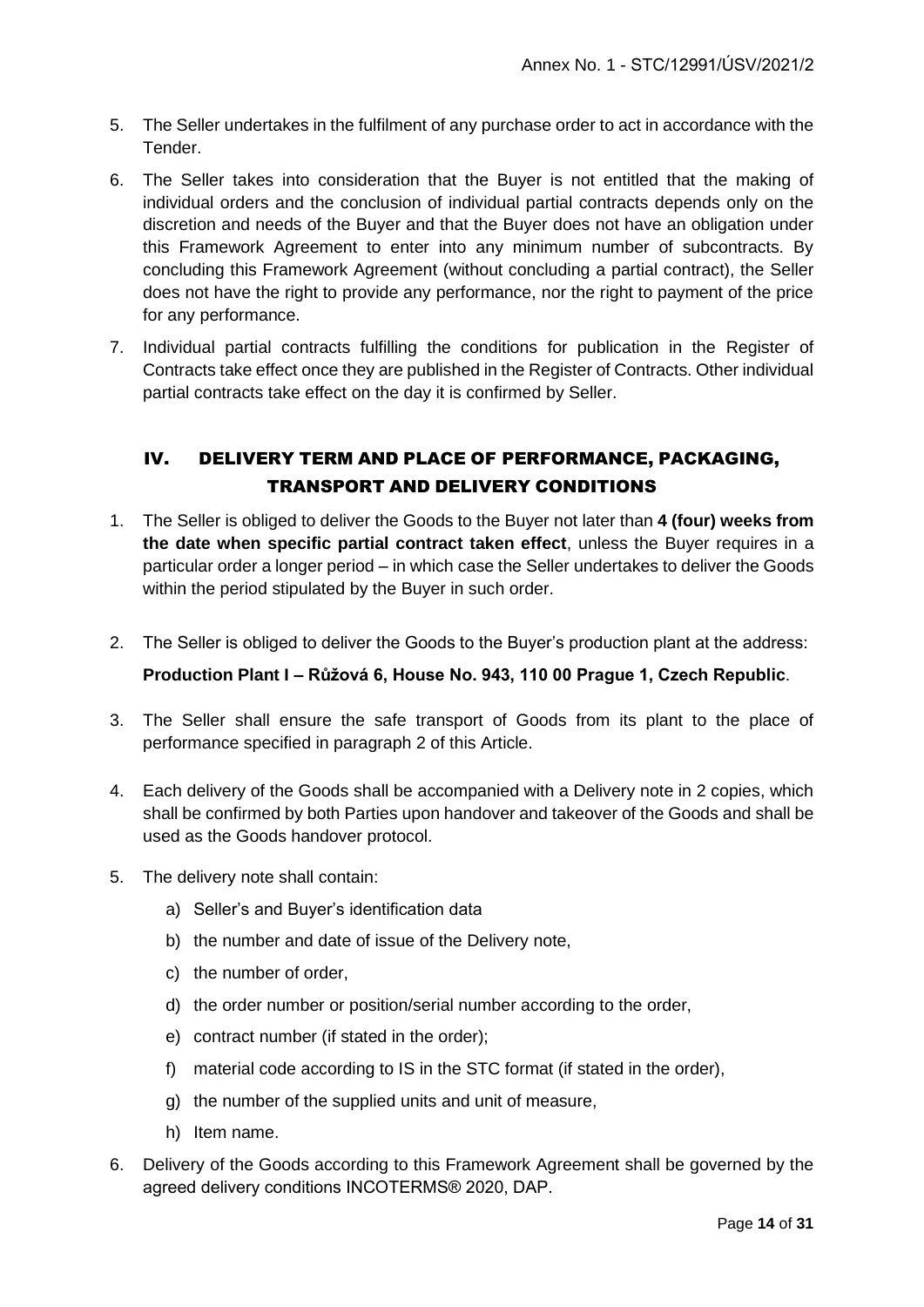- 7. The Seller shall send a piece of information regarding the day of despatch of the Goods to the Buyer's e-mail address [purchasinq@stc.cz](mailto:purchasinq@stc.cz) at least 3 working days before the date of the Goods despatch.
- 8. The Seller shall deliver the Goods on business days and during the Buyer's regular working hours, i.e., between 6:00 a.m. and 2:00 p.m., unless stipulated otherwise by the Buyer. Outside these hours, it is only possible to receive Goods following a previous agreement made over the phone between the Seller and the Buyer's representative stated in the order.
- 9. The Buyer is entitled to refuse to take over the Goods if the Goods have defects or are not supplied in the agreed type, quality, quantity, or time.
- 10. The Buyer is obliged to take over the Goods free of any defects and supplied by the Seller on the basis of and in accordance with this Framework Agreement, and to pay the Seller the price of deliveries of the Goods.
- 11. The Seller is not entitled to supply a larger quantity of Goods than required by the Buyer in the relevant written order; in the event of supply of a larger quantity of Goods, the partial contract for this surplus is not concluded unless the Buyer approves additionally the acceptance of the surplus to the Seller's e-mail address **[The Seller to add its e-mail address which it added to the Article III paragraph 2 hereof]**.
- 12. The Seller undertakes to prepare all Goods delivered hereunder for transportation and subsequent storage in in an appropriate manner to ensure the preservation, protection and quality of the Goods as well as protect the Goods against damage caused by mechanical and weather factors. Each consignment shall be duly marked with the name of the Goods, identification of the manufacturer and indication of its mass.
- 13. The Goods shall be packed on wooden pallets, fixed by PE (Polyethylene) foil, and bounded by packing strips. The pallets shall be operated by a standard pallet truck.
- 14. The ownership title to the Goods supplied on the basis of this Framework Agreement shall pass on the Buyer at the moment of takeover of the Goods, i.e., at the moment the handover protocol for the Goods (delivery note) is signed by the Buyer. The risk of damage to the Goods shall pass to the Buyer at the same moment.

#### V. PRICE

- 1. The price for deliveries of Goods in **EUR** is determined on the basis of the really realised performance according to a specific partial contract and the unit prices. The unite price is set by agreement of the Contracting Parties in the amount of EUR **[the Seller to add the unit price for this part of subject]** per 1 kg of Goods with a minimum order of 2 000 kg. This minimum order quantity can be a combination of several rolls' widths.
- 2. If the Seller is an entity liable for VAT registered in the Czech Republic, VAT shall be billed at the rate stipulated in the legislation that is valid and in force on the date of taxable supply.
- 3. The price according to the paragraph 1 of this Article is maximal and final and includes all costs of the Seller for all associated costs and charges related to the production, delivery of the Goods and the discharge of the Seller's obligations under INCOTERMS 2020 (defined delivery terms, i.e. mainly including packaging, transport and delivery of the Goods to the Buyer, insurance of the Goods, costs associated with obtaining the documents, etc.).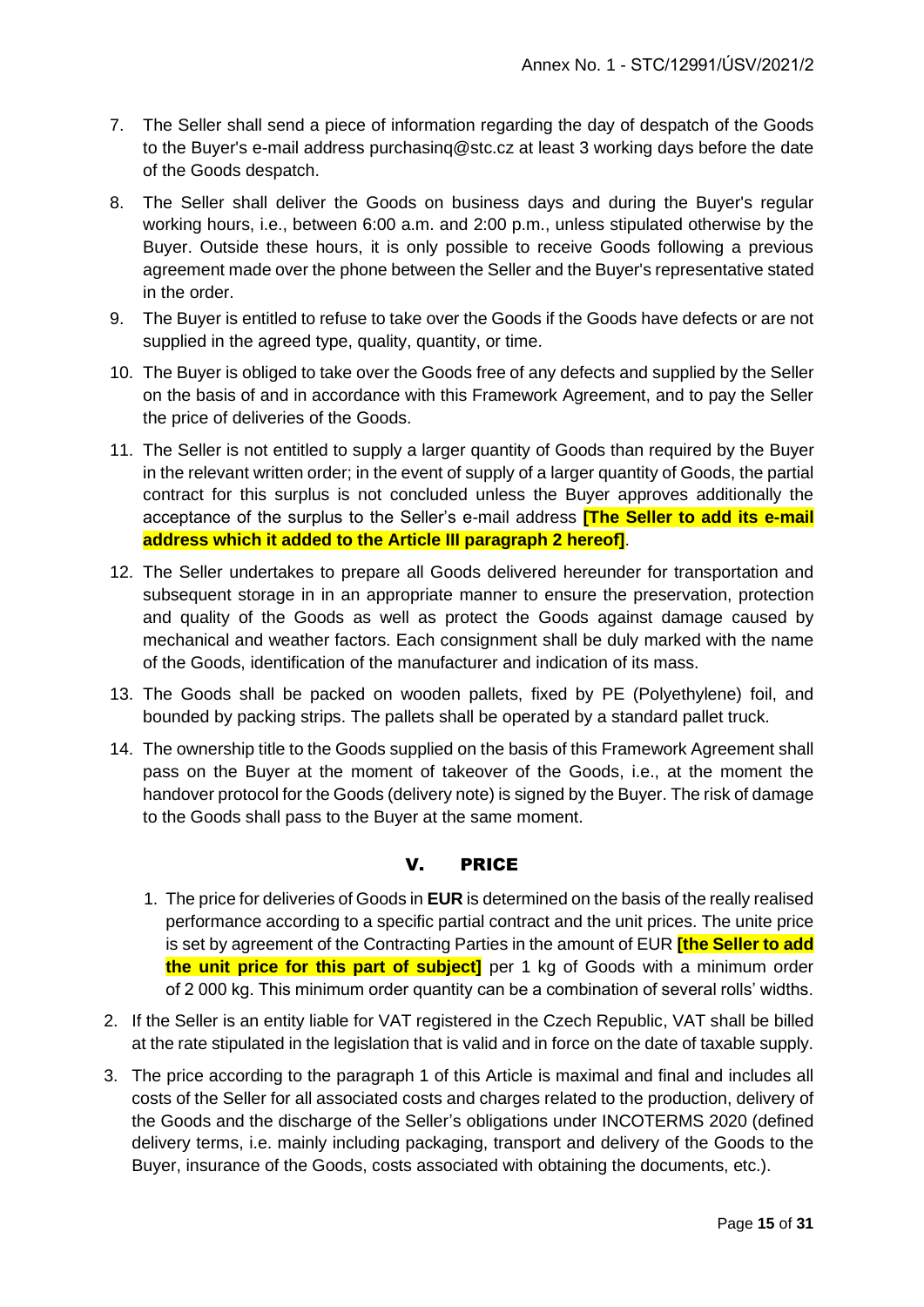#### VI. PAYMENT TERMS

- 1. The price shall be paid by the Buyer after proper delivery of the Goods on the basis of tax documents (invoices) issued by the Seller.
- 2. The Seller's right to issue a tax document (invoice) for each delivery of the Goods is established on the day of delivery, i.e., the date of signature of the Delivery Note by the Buyer's authorised person. The date of taxable supply is the date of documented handover and takeover of the performance, i.e., the date the Buyer signed the protocol of handover of the Goods (Delivery Note). For the avoidance of doubt, the Contracting Parties state that if the Goods are delivered in several deliveries according to one partial contract, a separate Delivery Note and a separate tax document (invoice) will be issued for each such delivery.
- 3. The Buyer does not provide the Seller with any advance payments for the price.
- 4. A tax document (invoice) shall contain all the prerequisites of a tax document according to the applicable legal regulations and this Framework Agreement. Each tax document (invoice) must include a copy of the confirmed Delivery Note relating to the executed delivery.
- 5. The Seller shall issue a separate tax document (invoice) for each delivery of Goods.
- 6. The maturity period of any tax document (invoice) duly issued by the Seller is 30 calendar days following its issuance date. The Seller is obliged to deliver the invoice to the Buyer to e-mail address [podatelna@stc.cz.](mailto:podatelna@stc.cz) For the purposes of this Framework Agreement, an invoice shall be deemed paid once the respective amount has been deducted from the Buyer's financial account specified in the header of this Framework Agreement.
- 7. If a tax document (invoice) issued by the Seller does not contain the necessary formalities or will contain incorrect or incomplete information, the Buyer is entitled to return the tax document (invoice) to the Seller stating the reason for such return, without getting into arrears with payment. The new maturity period shall commence on the date of delivery of a duly corrected or supplemented tax document (invoice) to the Buyer.
- 8. The Buyer shall pay the price in accordance with this Framework Agreement and the invoiced tax document (invoice) to the Seller's account number specified on first page of this Framework Agreement. In the event of a change in the account number, an amendment to this Framework Agreement shall be concluded.
- 9. If the Seller is an entity liable for VAT registered in the Czech Republic, the following arrangements as contained in this article shall be binding and applicable (paragraphs 10 to 13 of this Article).
- 10. The Seller declares that in the moment of conclusion of the Framework Agreement it is not in liquidation and no proceedings are being conducted against it pursuant to Act No. 182/2006 Coll., on bankruptcy and settlement (Insolvency Act). The Seller also declares that in the moment of conclusion of the Framework Agreement there is no decision issued by a tax administrator, that the Seller is an unreliable payer pursuant to Section 106a of the Value Added Tax Act No. 235/2004 Coll., as amended (hereinafter "VATA"). The Seller shall immediately and demonstrably notify Buyer, a recipient of the taxable performance, within two working days of it becoming aware of its insolvency or of issuing a decision by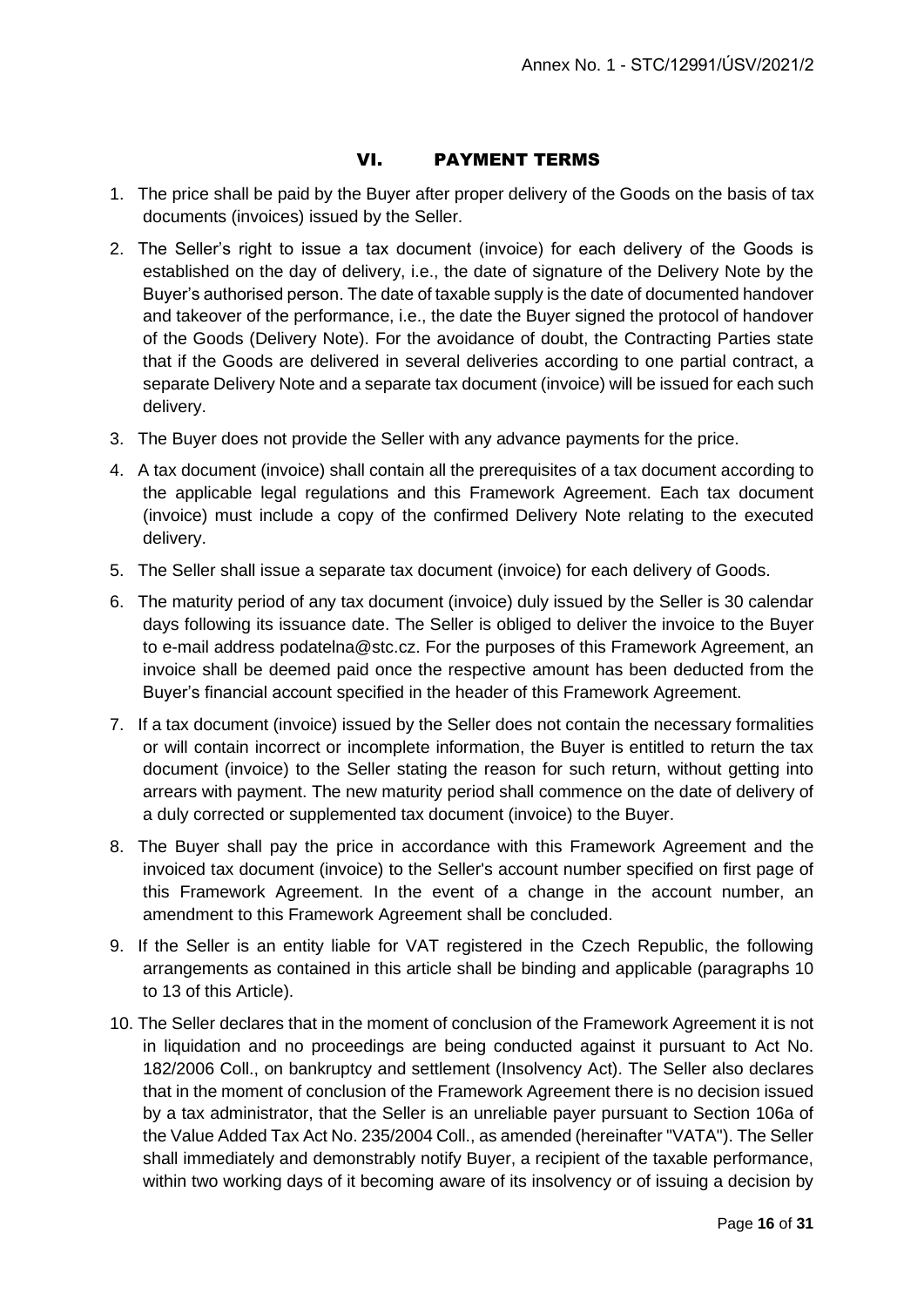a tax administrator that the Seller is an unreliable payer pursuant to Section 106a VATA. In the event that, during the period of validity and effectiveness of the Framework Agreement, the Seller's statements referred to in this paragraph prove to be false or the Seller violates the obligation to notify the Buyer of the fact stated in the previous sentence within the specified period, this will be considered a substantial breach of the Framework Agreement.

- 11. The Seller undertakes that the bank account designated by him for the payment of any obligation of the Buyer under this Framework Agreement shall be published and accessible from the date of signing of this Contract until its expiry in accordance with Section 98 VATA, otherwise the Seller is obliged to provide another bank account to the Buyer that is duly published pursuant to Section 98 VATA. In the case Seller has been indicated by a tax administrator as an unreliable taxpayer pursuant to Section 106a VATA, Seller undertakes to immediately, within two working days of it becoming aware of its insolvency or of issuing a decision by a tax administrator that the Seller is an unreliable payer pursuant to Section 106a VATA, notify this to Buyer along with the date on which this circumstance arose.
- 12. If surety for unpaid VAT arises for the Buyer according to Section 109 VATA on received taxable performance from Seller, or the Buyer justifiably assumes that such facts have occurred or could have occurred, the Buyer is entitled without the consent of Seller to exercise procedure according to the special method for securing tax, i.e. the Buyer is entitled to pay the concerned VAT according to the invoice (tax document) issued by the given Seller to the competent revenue authority and do so according to Sections 109 and 109a VATA.
- 13. By payment of the VAT into the account of the revenue authority, the Seller's receivable from Buyer is considered as settled in the amount of the paid VAT regardless of other provisions of the Framework Agreement. At the same time, Buyer shall be bound to notify the respective Seller of such payment in writing immediately upon its execution.
- 14. The Seller is not authorised, without prior consent of the Buyer, to set-off any of its receivables from the Buyer with any of the Buyer's receivables from the Seller or assign any of its rights and receivables from the Buyer to a third party.
- 15. The Seller agrees that it shall in no way burden its claims against the Buyer under the partial contract or in connection with a lien in favour of a third party.

#### VII. LIABILITY FOR DEFECTS AND QUALITY WARRANTY

- 1. The Seller undertakes to properly deliver the Goods, and especially to comply with the Technical Specification, and shall also be liable for the quantity and term of delivery of the Goods stipulated in Article IV paragraph 1 hereof.
- 2. The Seller is responsible for ensuring that the Goods are duly delivered in accordance with this Framework Agreement and that they shall be free of any defects for a period of **24 (twenty-four) months** from the date of delivery of the Goods to the Buyer and provides the Buyer with warranty for the quality of the Goods for the same period. The Buyer may claim defects in the delivered Goods at any time during the warranty term.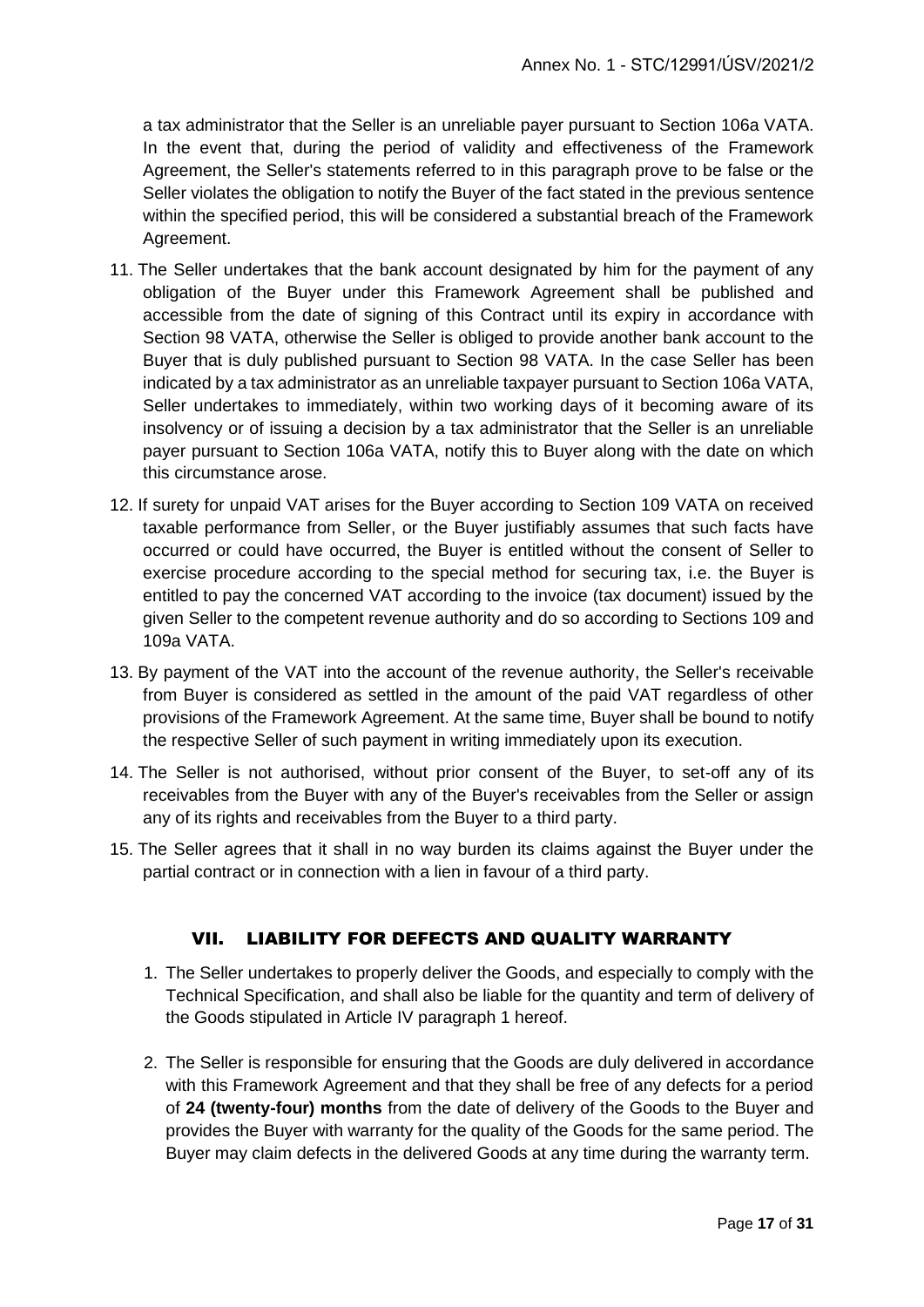- 3. A defect means any condition where the quality, quantity or design of the supplied Goods does not comply with the conditions stipulated in the specifications of the required Goods according to this Framework Agreement, the Technical specification and partial contracts.
- 4. If an entire supply delivered by the Seller or a part thereof proves defective, the Buyer shall have the right to claim the Goods, in particular on qualitative and quantitative grounds. Any defect liability claims shall be dealt with:
- a) By replacement of the defective Goods with defect-free Goods;
- b) By delivery of the missing quantity of the Goods;
- c) By a discount from the price;
- d) By withdrawal from the partial contract concerned.

The choice among the claims listed above shall be left entirely at the Buyer's discretion.

- 5. Any complaint shall be accepted or rejected within 15 calendar days from its communication to the Seller to the e-mail address: **[The Seller to add its e-mail address]**.
- 6. The time period for settling a warranty claim is 30 days from the date of its receipt by the Seller. In the case of a compliant acknowledgement by the Seller the Seller shall be liable to replace the defective Goods. All costs incurred in connection with the defects of the Goods or the application of defect liability claims, in particular the costs of the replacement of any defective Goods, and the costs of delivery of any missing quantity of the Goods, shall be borne by the Seller. In the case of unacknowledged complaints, the Seller shall not be liable to replace the defective Goods and shall not bear the costs of the Buyer connected with the unacknowledged complaint.
- 7. Before all defects of the Goods are removed, the Buyer will not be obliged to pay the Seller the price of the defective Goods, if the price for defective Goods has not yet been paid to the Seller at the time of the exercise of warranty claim.
- 8. Any activities, which are necessary for or are relating to claiming the defects, shall be made by the Seller itself at its own costs in cooperation with the Buyer during the Buyer's working hours so that its activities will not endanger or limit the Buyer's activities.

#### VIII. PROTECTION OF INFORMATION

1. The Parties are not entitled to disclose to any third party the non-public information they obtained or shall obtain during mutual cooperation, and the information related to entering into this Framework Agreement and its content. This does not apply if the information is disclosed to the employees of the Party or to other individuals (subcontractors) involved in fulfilment; i.e. only for the purpose of realisation hereof) and always within the minimum scope necessary for due fulfilment hereof.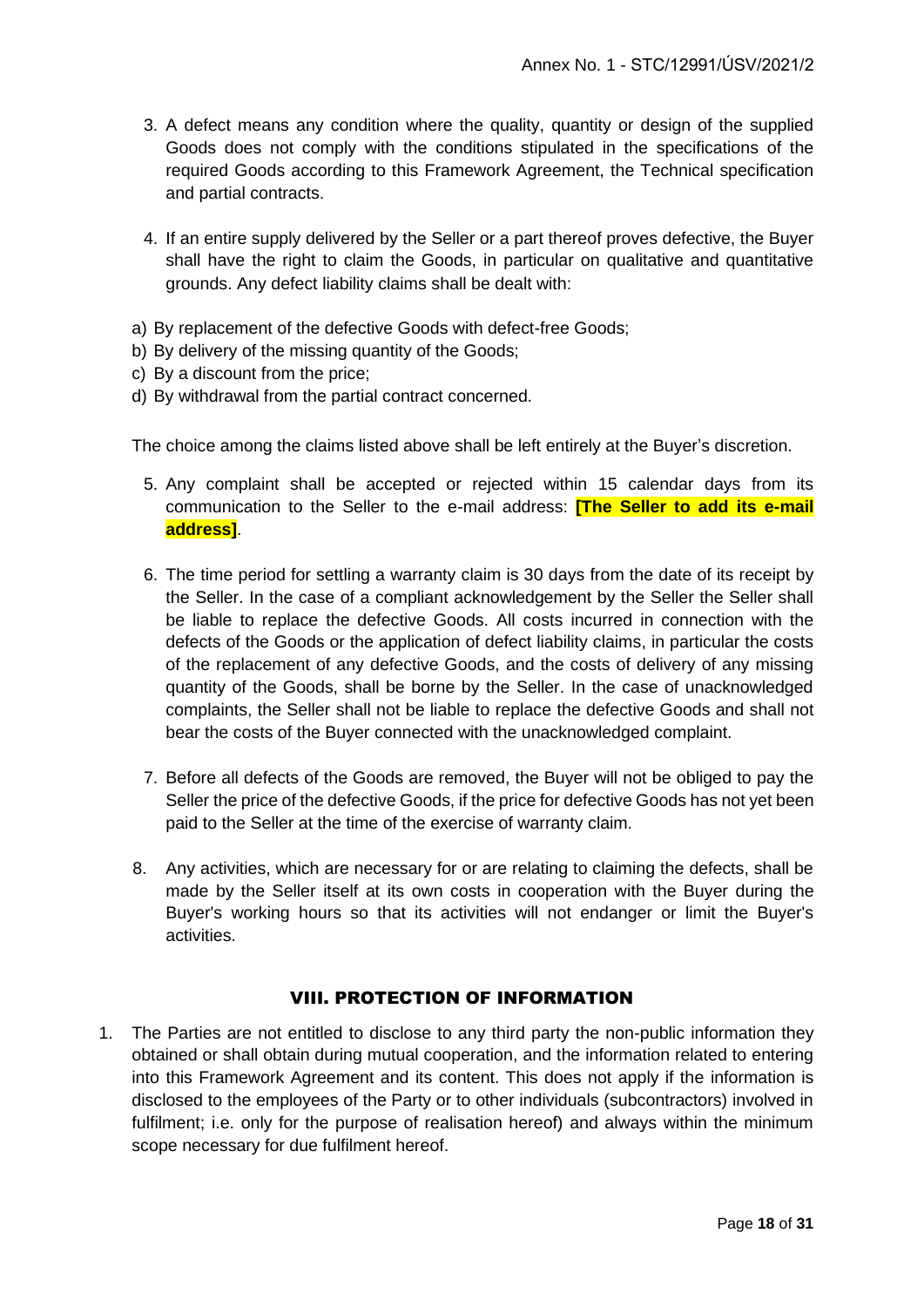- 2. The Parties are liable to assure compliance with the obligations pursuant to this Article of all individuals (subcontractors) to whom the non-public information is disclosed pursuant to the previous sentence under the same terms as laid down for the Parties hereto. Violation of the confidentiality commitment by these individuals shall be deemed violation by the Party disclosing the information to them.
- 3. Confidential information is any information mutually provided in written, oral, visual, electronic, or other format as well as know-how which has actual or potential value and which is not commonly available in the respective business circles, and further information which is designated in writing as confidential (abbreviation "DIS") or which may be assumed to be confidential information due to the nature of the respective matter.
- 4. The Parties hereby undertake that if in the context of mutual cooperation they get in touch with personal data or special categories of personal data in the sense of the Regulation of the European Parliament and of the Council (EU) 2016/679 of 27 April 2016 on the protection of natural persons with regard to the processing of personal data and on free movement of these data, and repealing Directive 95/46/EC (the General Data Protection Regulation, or GDPR) and Act No. 110/2019 Coll., on Personal Data Protection, they will take any and all necessary measures to prevent unauthorised or random access to these data, their alteration, destruction or loss, unauthorised transfer, other unauthorised processing or any other misuse.
- 5. In this regard, the Parties agree, in particular:

a)Not to disclose non-public information to any third party;

b)To ensure the non-public information is not disclosed to third parties;

c)To secure the data in any form, including their copies, which include non-public information, against third party misuse and loss.

6. The obligation to protect non-public information shall not apply to the following cases:

a)The respective Party proves that the given information is available to the public without this availability being caused by the same Contracting Party;

b)If the Party is able to demonstrate that the given information was available to it before the date of disclosure of the information by the other Party and that it did not acquire it in violation of the law;

c)If the Party obtains a written approval from the other Party to disclose the information further; d)If the law or a binding decision of the respective public authority requires the information to be disclosed;

e)An auditor performs an audit at one of the Parties based on authorisation specified in applicable legal regulations.

- 7. The Parties agree, upon the request of the other Party, to:
	- a) Return all the non-public information which was handed over to it in a "material form" (especially in writing or electronically) and any other materials containing or implying the non-public information;
	- b) Return or destroy copies, extracts or other entire or partial reproductions or records of non-public information;
	- c) Destroy without undue delay all documents, memoranda, notes and other written materials elaborated on the basis of the non-public information;
	- d) Destroy materials stored in computers, text editors, or other devices containing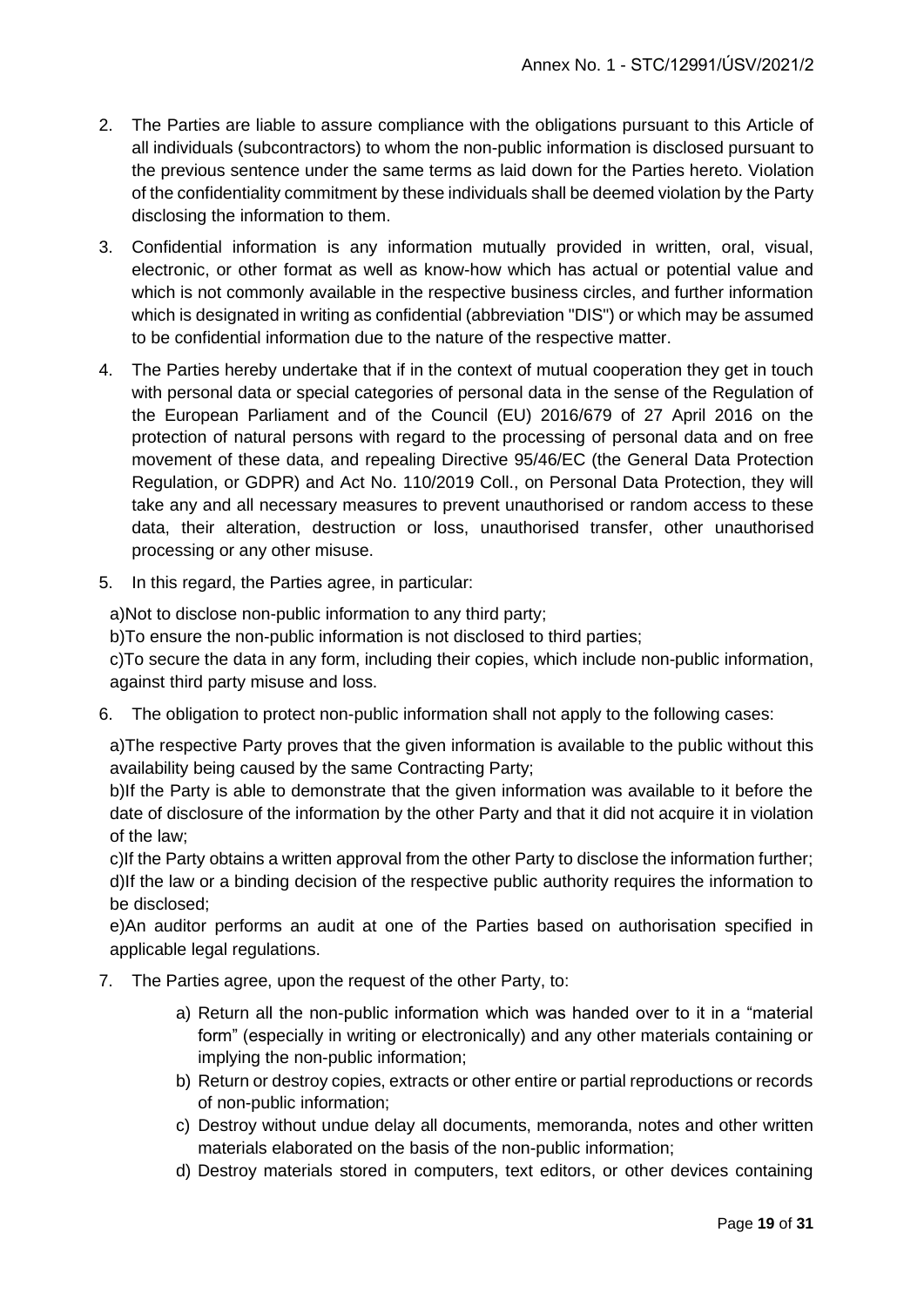non-public information pursuant to this Framework Agreement.

The Parties also undertake to ensure that the same shall be performed by any other individuals, to which the non-public information is disclosed by either Party.

- 8. The employee of the liable Party authorised to destroy the documents in the sense of the previous paragraph shall confirm the destruction at the request of the other Party in writing.
- 9. In case that either of the Parties or their employees of other individuals (information processors) become aware in a credible manner or if they have a reasonable suspicion that the confidential information has been disclosed to an unauthorised party, they shall be bound to inform the other Party of such a fact without undue delay.
- 10. The confidentiality obligation is not time limited. The obligation to maintain confidentiality of non-public information acquired within the framework of cooperation with the other Party lasts even after this Framework Agreement is terminated or expires. The confidentiality commitment shall pass onto any potential successors of the Parties.

#### IX. SPECIAL PROVISIONS

- 1. For the entire period of validity and effectiveness of this Framework Agreement, the Seller is obliged to maintain valid a liability insurance contract for damages caused to third parties for the minimum amount of EUR 35 700 at the request of the Buyer, the Seller is obliged to submit a copy of the insurance contract (insurance certificate) proving the required insurance at any time, no later than 10 calendar days from the receipt of such a request by the Buyer.
- 2. The Seller is entitled to perform this Framework Agreement or part thereof through its subcontractor(s). In the case that the Seller uses a subcontractor within the meaning of the previous sentence,
- a. the Seller remains responsible for fulfilment the subject of this Framework Agreement as if he performed it itself,
- b. was obliged to submit to the Buyer (Contracting Authority) the List of subcontractors according to the Invitation for Tender Submission and under the conditions specified in Art. 10.2 of the Invitation for Tender Submission,
- c. in the case of a change in the List of subcontractors (e.g. different scope of performance, change of subcontractor, new subcontractor), the Seller is obliged to notify such change to the Buyer without undue delay, but no later than within 10 working days of such change. The Seller is entitled to change qualifying subcontractors only if the Seller shall demonstrate evidence of which would suggest that the new subcontractors meet the qualifications at least to the same extent as the original qualifying subcontractor.
- d. the Seller is obliged to ensure proper and timely fulfilment of financial obligations to its subcontractors for the entire period of performance of this Framework Agreement, while full and timely fulfilment is considered full payment of invoices issued by the subcontractor for performances based on this Framework Agreement, no later than 30 days after receipt of payment from by the Buyer for performance based on this Framework Agreement. For the purposes of checking this arrangement, the Seller is required in the first calendar month in each calendar year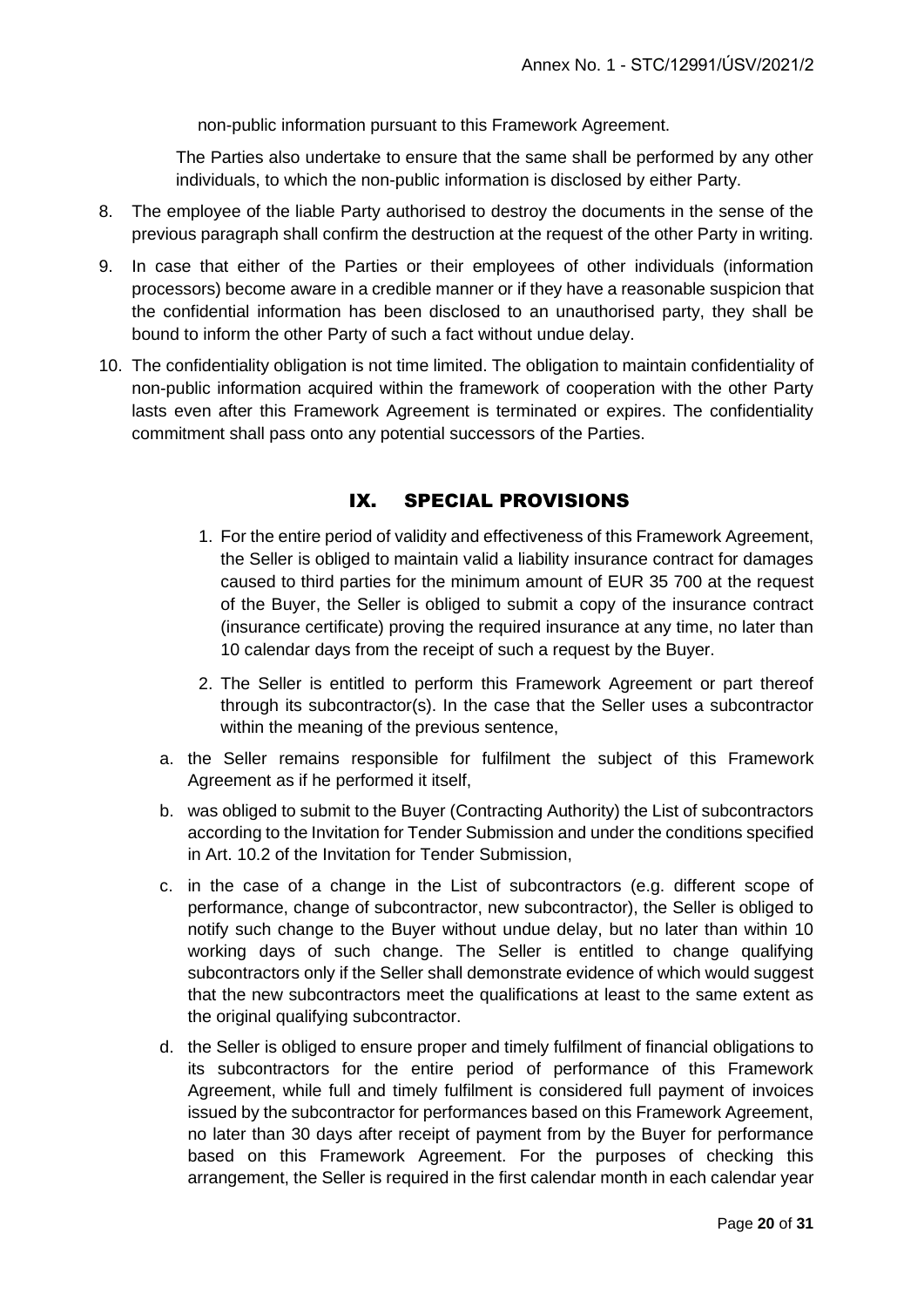of the duration of this Framework Agreement, to submit to Buyer an affidavit of compliance with this obligation in the previous calendar year.

This Framework Agreement and its Annexes shall not be amended due to the use of subcontractors or its change according to this Paragraph.

#### X. SANCTIONS

- 1. In the case of Seller's delay with the delivery of the Goods within the term according to Article IV paragraph 1 hereof, the Seller is obliged to pay a contractual penalty to the Buyer in the amount of 0.1 % of the price of the Goods or its part (without VAT) with the delivery of which the Seller is in delay, for each started day of such delay.
- 2. In the case of the Seller's delay in settling a warranty claim within the period specified in Article VII Paragraph 5 or 6 hereof, the Seller is obliged to pay a contractual penalty to the Buyer in the amount of 0.1% of the price of the defective Goods (without VAT), for each started day of such.
- 3. In the case of violation of the obligations resulting from Article VIII hereof, the Seller is obliged to pay a contractual penalty to the Buyer in the amount of EUR 7 850 per each discovered case of violation of these obligations.
- 4. In the case of violation Seller's obligation resulting from Article IX Paragraph 2 point d) hereof or its obligation in Article XIV Paragraph 7 hereof, the Seller is obliged to pay a contractual penalty in the amount of EUR 100 for each started day such a violation.
- 5. Payment of the contractual penalty does not release the Seller from its duty to perform the obligations imposed on the basis of this Framework Agreement and the respective partial contract.
- 6. Stipulating the contractual penalty is without prejudice of the right to compensation of any incurred harm to full extent.
- 7. The contractual penalty is payable within 30 calendar days from the date of issue of the invoice for the contractual penalty.

#### XI. FORCE MAJEURE

- 1. For the purposes of this Framework Agreement, "force majeure" means an extraordinary and unavoidable event beyond the control of the Contracting Party which invokes it, which it could not have foreseen when concluding this Framework Agreement and which prevents it from fulfilling its obligations under this Framework Agreement. Such events may include, but are not limited to: natural disasters, wars, revolutions, large-scale fires, earthquakes, floods, traffic embargoes, general strikes and strikes of the entire industry, if they affect the Seller and affect its performance under this Framework Agreement. Errors or omissions on the part of the Seller, failures in energy supply and production, local and company strikes, etc. shall not be considered a force majeure circumstance. Force majeure is not a failure of the subcontractor, unless it occurs for the reasons stated above.
- 2. The Contracting Parties are aware of the existence of the pandemic Coronavirus (COVID-19) at the time of the conclusion of this Framework Agreement and the Seller declares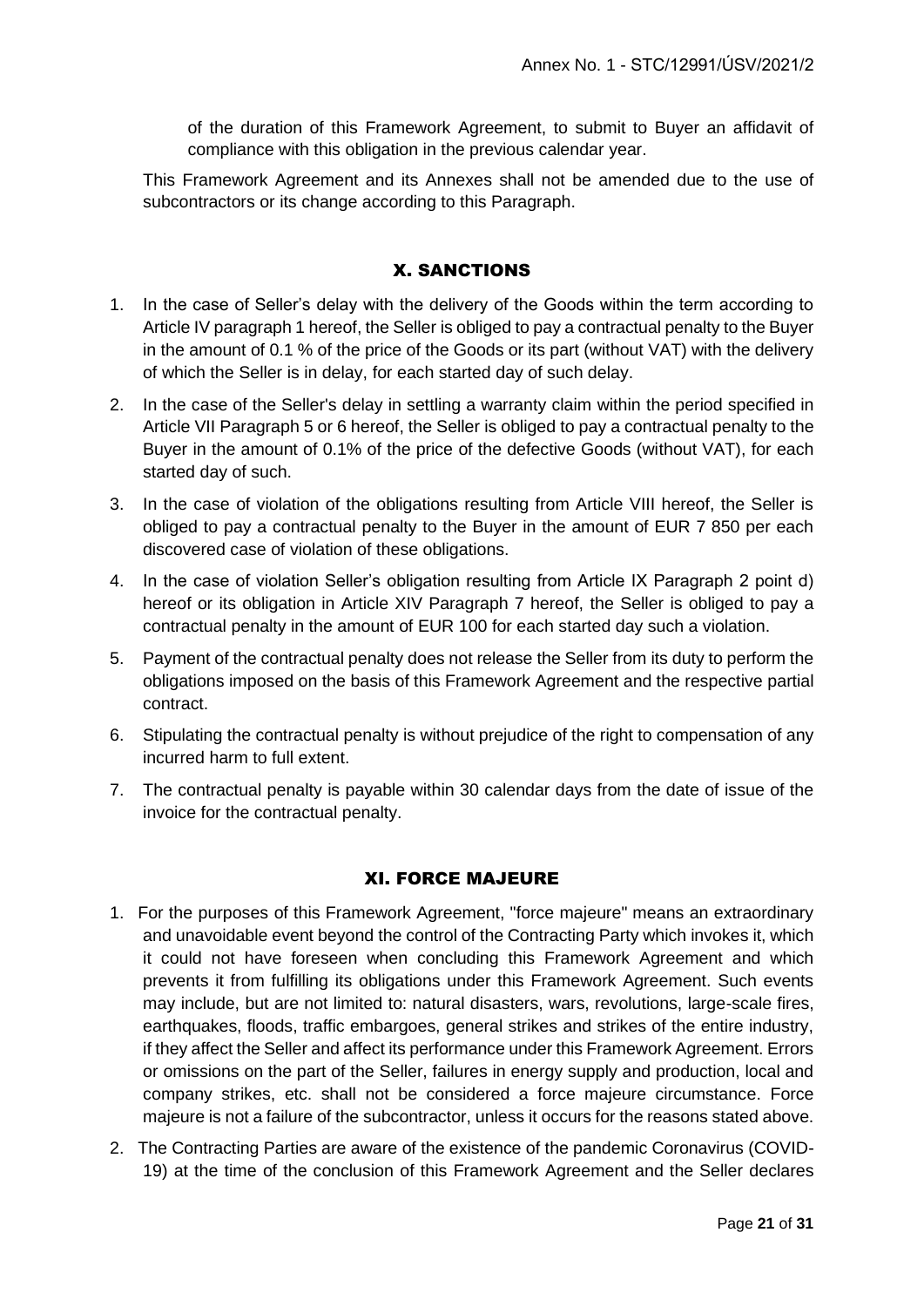that at the time of concluding this Framework Agreement this pandemic does not prevent the fulfilment of its obligations under this Framework Agreement.

- 3. If it is clear that as a result of the events referred to in paragraphs 1, the Seller will not be able to fulfil its obligations within the agreed period, then it shall immediately notify the Buyer. The Contracting Parties shall, without undue delay, agree to resolve this situation and agree on the further procedure for the performance of this Framework Agreement. However, the parties expressly agree that the Seller is not in arrears with the fulfilment of its obligations under this Framework Agreement for the period of force majeure.
- 4. If either party is unable to perform its contractual obligations by reason of force majeure, the Contractual Parties shall discuss the case among themselves and decide on possible procedures. In the absence of such an agreement, either party has the right to withdraw from the Framework Agreement if more than three months have elapsed since the occurrence of force majeure preventing performance and the defective condition persists.
- 5. If a case of force majeure arises, the party claiming force majeure shall provide the other party with documents relating to that case.
- 6. The Contracting Parties agree that, for the existence of the circumstances precluding liability, does not affect the arrangements for contractual penalties, i.e. the contractual obligation to pay the contractual penalty is not affected by the circumstances excluding liability.

#### XII. APPLICABLE LAW AND RESOLUTION OF DISPUTES

- 1. This Framework Agreement is governed by the laws of the Czech Republic, especially the Civil Code and PPA.
- 2. The Parties undertake to exert every effort to resolve any mutual disputes resulting from this Framework Agreement. Should the Parties fail to agree on an amicable settlement of a mutual dispute, each of the Parties may seek its rights before a competent court in the Czech Republic; the jurisdiction of a foreign court is excluded. The Parties have agreed that the competent court for judgement of the disputes arising between them under this Framework Agreement is the general court according to the Buyer's registered seat.
- 3. The application of the United Nations Convention on Contracts for the International Sale of Goods of 11 April 1980, known as the Vienna Convention, is excluded by this Framework Agreement.

#### XIII. TERM OF THE FRAMEWORK AGREEMENT

- 1. This Framework Agreement comes into force on the day it is signed by both Contracting Parties and taking effect on the day of its publication in the Register of Contracts.
- 2. This Framework Agreement is entered into for a definite period of time, namely for a period of 4 years from the date of its entry into force, or until the maximum financial limit agreed in Article II Paragraph 5 hereof is exhausted, whichever is the earlier.
- 3. This Framework Agreement shall terminate
	- a) with the lapse of the period of time stated in the paragraph 2 of this Article;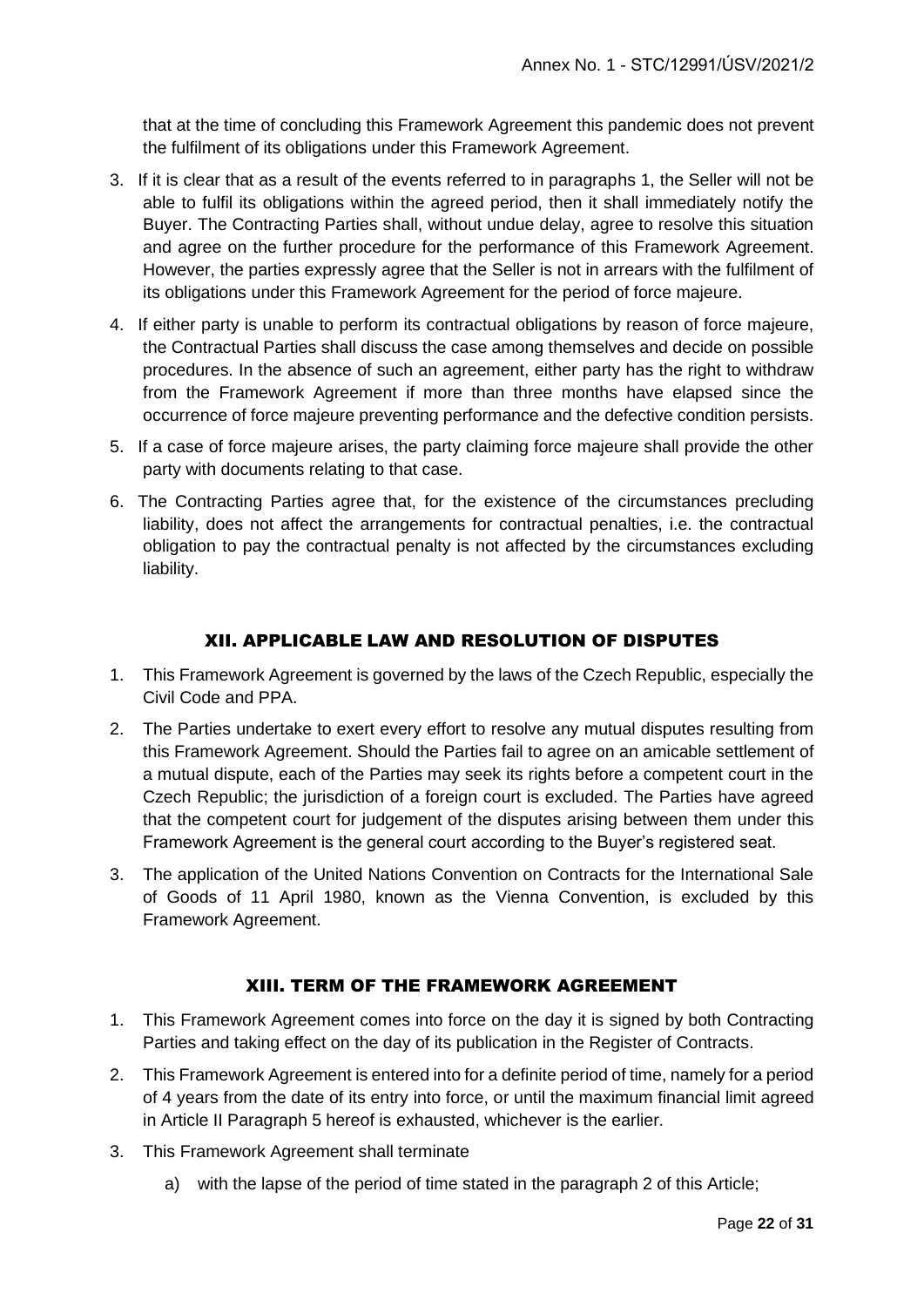- b) upon the exhaustion of the maximum total quantitative limit stated in Article II Paragraph 5;
- c) by written agreement of the Parties;
- d) by written notice of termination by either Party;
- e) by withdrawal from this Framework Agreement in the cases given in this Framework Agreement or in the event of a substantial breach by either Party.
- 4. The Parties agree that they consider the following cases in particular to constitute a substantial breach hereof:
	- a) a failure to meet Technical specification of Goods pursuant to Article II Paragraph 1 to 3; or
	- b) repeated, at minimum the second, delay of the Seller in the delivery of Goods according to partial contracts for a period exceeding 7 working days; or
	- c) Seller's statements referred to Article VI paragraph 10 hereof prove to be false; or
	- d) Seller violates the obligation to notify the Buyer of the fact stated in the last sentence of the Article VI paragraph 10 hereof; or
	- e) breach of Article VIII hereof which has not been remedied following a previous notice for correction; or
	- f) breach of obligation under Article IX Paragraph 1 hereof; or
	- g) breach of obligation under Article IX Paragraph 2 point c) hereof.
- 5. The partial contract shall terminate:
	- a) if such termination is agreed upon by both of the Parties hereto;
	- b) By withdrawal of the Buyer
		- i. in the case pursuant to Article VII Paragraph 4 letter (d) hereof; or
		- ii. in the case of a breach of the partial contract by the Seller in a substantial manner, whereas the Parties consider such a breach of the partial contract in a substantial manner to be in particular the case pursuant to Article XIII Paragraph 4 letters (a), (c), (d), (e), (f) or (g) hereof and the case where the Seller is in delay with the delivery of Goods according to specific partial contract for more than 7 working days from delivery term; or
		- iii. in other cases stated in this Framework Agreement.
- 6. The written notice of withdrawal from this Framework Agreement or a specific partial contract shall take effect on the day the written notice of withdrawal is delivered to the other Party. The notice of withdrawal from this Framework Agreement or a specific partial contract must be sent by registered mail. Withdrawal from this Framework Agreement or from a specific partial contract does not terminate the contractual relationship from the very beginning, the mutual performances provided by the Parties until the termination of this Framework Agreement, or a specific partial contract shall be retained by both Parties.
- 7. The Parties are entitled to terminate this Framework Agreement at any time, without stating any reason. The notice period shall be 3 months and shall begin on the first day of the calendar month following the delivery of written notice of termination to the other Party. The notice must be sent by registered mail. The Parties take into consideration that they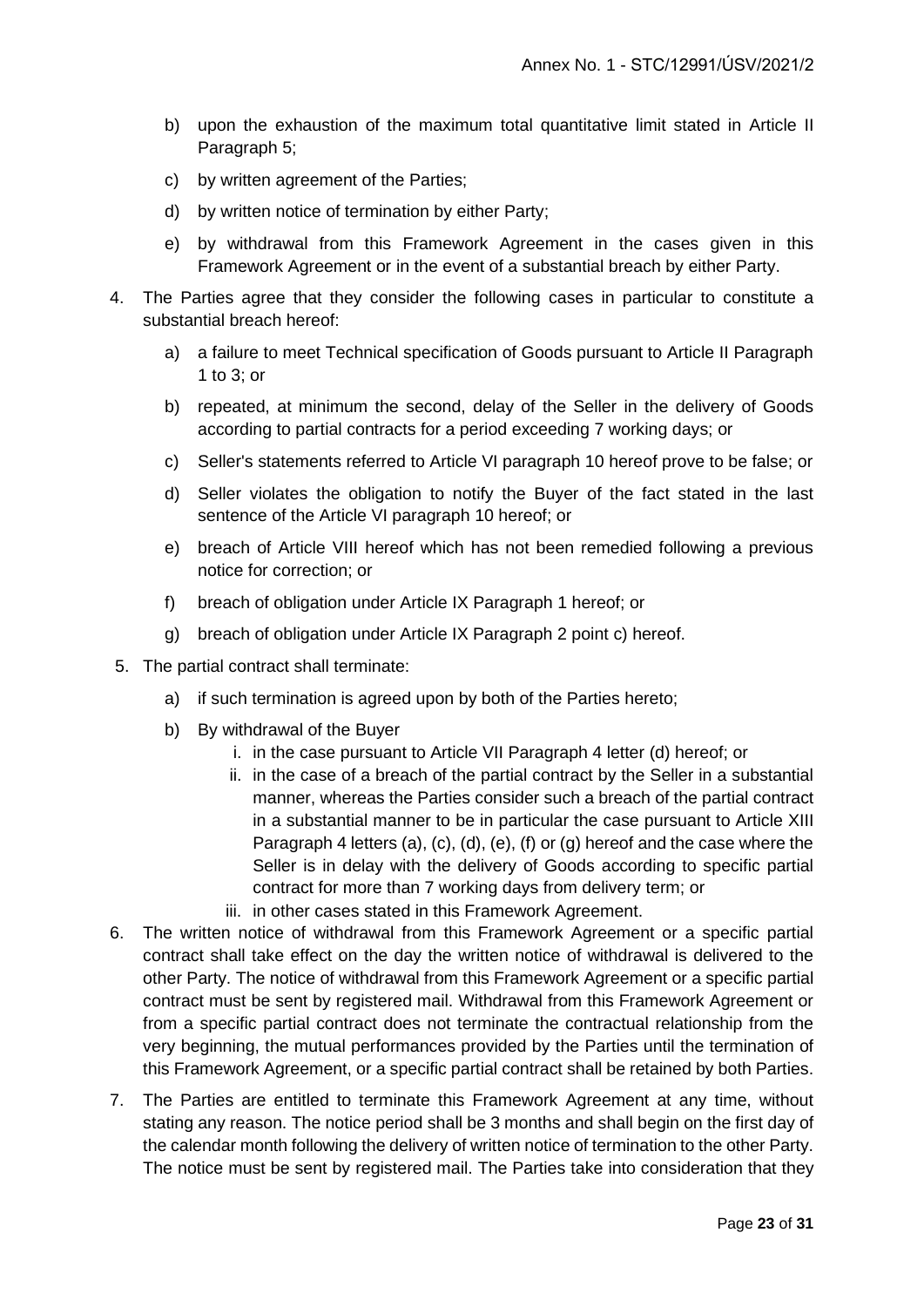are obliged to fulfil the obligations arising from this Framework Agreement during the notice period.

8. Termination of this Framework Agreement shall not affect the provisions regarding contractual penalties, damage compensation, and such rights and obligations which, by their nature, shall persist even after this Framework Agreement is terminated. This Framework Agreement is also to be applied to the relations, including partial contracts, formed during this Framework Agreement even after this Framework Agreement is terminated.

#### XIV. FINAL PROVISIONS

- 1. The Parties agree that any modifications and additions hereto may only be made in written amendments identified as such, numbered in ascending order, and agreed upon by the Parties.
- 2. Any established commercial habits or practices relevant to the agreed performance or to follow-up performance, shall not take precedence over contractual provisions or provisions specified in the Civil Code, even if such provisions have no enforcement effects.
- 3. The Seller undertakes to notify the Buyer without undue delay if the Seller becomes insolvent or is under threat of becoming insolvent.
- 4. The Parties hereby declare that no verbal arrangement, contract, or proceedings on the part of any of the Parties exists, which would negatively influence the exercise of any rights and duties according to this Framework Agreement. At the same time, the Parties confirm by their signatures that all the assurances and documents hereunder are true, valid, and legally enforceable.
- 5. If any provision hereof is or becomes invalid or ineffective, it shall have no effect whatsoever on the other provisions hereof, which shall remain valid and effective. In such a case, the Parties undertake to replace the invalid/ineffective provision with a valid/effective provision the effect of which comes as close as possible to the originally intended effect of the invalid/ineffective provision. If any provision hereof is found null (void), the Parties shall analogously assess the effect of such nullity on the remaining provisions hereof in accordance with Section 576 of the Civil Code.
- 6. The Seller hereby declares that respects fundamental human rights and generally accepted ethical and moral standards in accordance with Universal Declaration of Human Rights (hereinafter also only "Rights"). In the case of the Buyer in a reliable and verifiable manner learns that the Seller has violated or violate Rights, and the Seller despite a prior written notice of the Buyer continues to violate generally accepted Rights or fails to remedy, the Buyer has the right to withdraw from this Framework Agreement pursuant to Article XIII paragraph 6 hereof.
- 7. The Seller further declares that, in the performance of this Framework Agreement, he will observe fair working conditions and recognize and ensure the rights of employees in accordance with labour law and occupational safety regulations in force in the country in which subject matter of this Framework Agreement is performed. For the purposes of checking this arrangement, the Seller is required in the first calendar month in each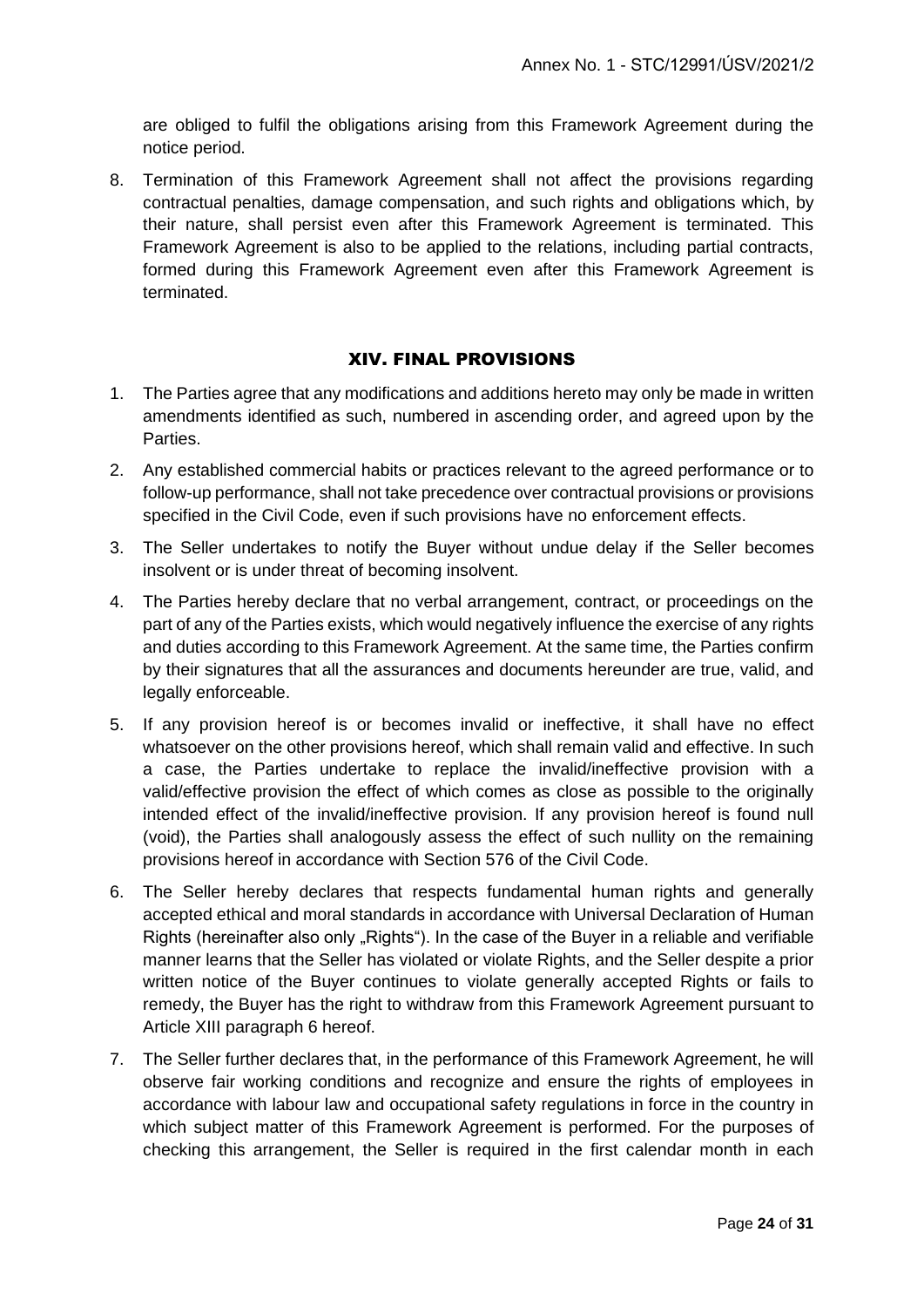calendar year of the duration of this Framework Agreement, to submit to Buyer an affidavit of compliance with this obligation in the previous calendar year.

- 8. The Parties take into consideration that in accordance with Section 219 (1) (d) of the PPA, this Framework Agreement shall be published in the Register of Contracts pursuant to Act No. 340/2015 Coll., laying down special conditions for the effectiveness of certain contracts, the disclosure of these contracts and the register of contracts (the Register of Contracts Act), as amended. The publication shall be arranged by the Buyer.
- 9. This Framework Agreement is drawn up in two copies in English language, each having the same validity as the original itself. Each Party shall receive one copy.
- 10. The Parties declare they agree with the content hereof and this Framework Agreement is prepared in a certain and intelligible manner, on the basis of true, free and serious will of the Parties, without any duress on either Party. In witness whereof they append their signatures below.
- 11. The following Annexes form an integral part of this Framework Agreement:

Annex No. 1 – Technical specification

| For the Buyer: | For the Seller:  |
|----------------|------------------|
| In Prague, on  | In [∙] On ……………… |

\_\_\_\_\_\_\_\_\_\_\_\_\_\_\_\_\_\_\_\_\_\_\_\_\_\_\_ \_\_\_\_\_\_\_\_\_\_\_\_\_\_\_\_\_\_\_\_\_\_\_\_\_\_\_

STÁTNÍ TISKÁRNA CENIN, státní podnik **Filme Seller to add its namel** 

**Tomáš Hebelka, MSc [the Seller to add the authorised person's full name]** Chief Executive Officer **Executive Chief Executive**  $\frac{d}{dt}$  **[the Seller to add the job positions of**  the person signing this Framework Agreement]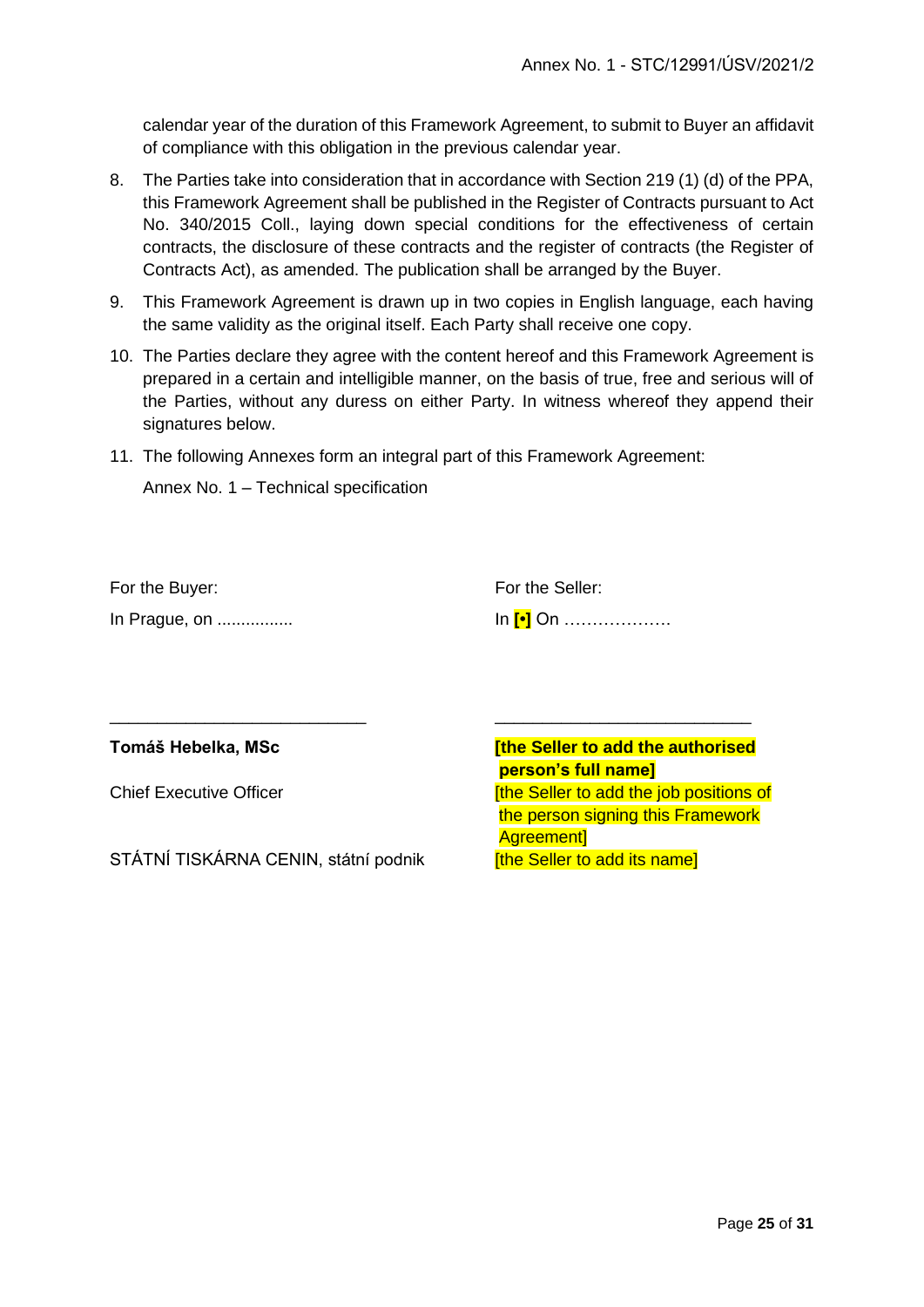## **TECHNICAL SPECIFICATION**

## **(Physical properties)**

**Roll widths:** a) 170 mm, b) 180 mm, c) 195 mm, d) 210 mm

- a combination of different widths in one delivery in a minimum quantity of 2000 kg

**Grammage:** 70 g/m², 70 mm core inner diameter, maximum roll diameter 600 mm

**Composition:** waste paper can be used for production, which may contain different coloured visible fibres

and fluorescent fibers

**Printability:** white paper printable with flexo, water-based inks, the tapes produced from the material

are glued with DEXTRIN water-based adhesive.

| <b>PROPERTY</b> | <b>UNIT</b>      | <b>VALUE</b> | <b>TOLERANCE</b>  | <b>STANDARD</b> |
|-----------------|------------------|--------------|-------------------|-----------------|
| Grammage        | g/m <sup>2</sup> | 70           | $+/- 4%$          | <b>ISO 536</b>  |
| Moisture        | %                | 5            | min 4, max 7      | <b>ISO 287</b>  |
| Roughness       | μm               | 6            | min 5, $max 7$    | ISO 8791-4      |
| Cobb value      | g/m <sup>2</sup> | 25           | max <sub>35</sub> | <b>ISO535</b>   |
| Thickness       | μm               | 90           | $+/- 4%$          | ČSN EN 534      |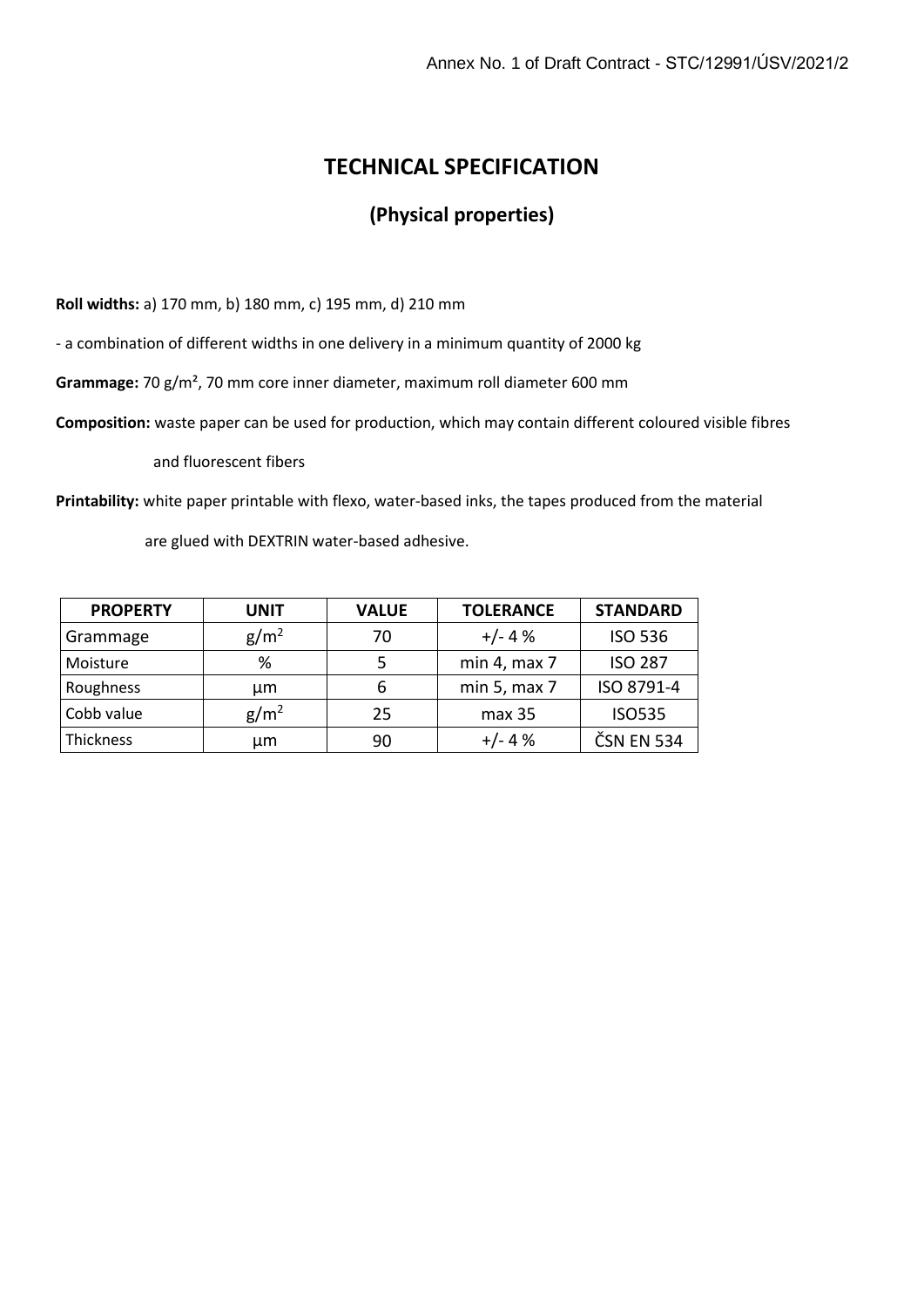#### **AFFIDAVIT ON COMPLIANCE WITH QUALIFICATION**

**Public Procurement Name:**

## **"Production and Supply of Printing Paper for the Production of Banknote Binding Tapes"**

| Name of Participant (incl. legal form): |  |
|-----------------------------------------|--|
| <b>Registered Office:</b>               |  |
| Reg. No.:                               |  |

#### **1) BASIC CAPACITY**

**As a person authorized to act in the name of or for the above participant, hereby declare on my honour that the above-mentioned participant meets the basic capacity requirement,** pursuant to Art. 7.1 to Invitation for tender submission, **since the participant:**

a) during the period of 5 years before the date of submission of the tender was not conclusively convicted of the criminal offence referred to under Annex 3 to the Act No. 134/2016 Coll., on public procurement, as amended (hereinafter referred to as the "Act") or a similar criminal offence under the legal system in the country of the registered office of the contractor; any effaced convictions are disregarded; where the contractor is a legal entity, the requirement is met by both the legal entity and each member of the statutory body. Where a member of the statutory body of the contractor is a legal entity, then the legal entity and each member of its statutory body, including the person representing the legal entity in the statutory body of the contractor, comply with this requirement.

Where the tender is being submitted by a branch of a foreign legal entity, then the legal entity and the manager of the branch of the foreign legal entity also complies with this requirement.

If the tender is being submitted by a branch of a Czech legal entity, then in addition to the aforementioned statutory bodies, the manager of the Czech branch also complies with this requirement.

- b) does not have payable tax arrears in the Czech Republic or in the country of participant´s registered office, including the excise duty,
- c) does not have payable arrears on insurance premiums or public health insurance penalties in the Czech Republic or in the country of participant´s registered office,
- d) does not have payable arrears on premium or on penalties relating to social security contributions and contributions to the state employment policy in the Czech Republic or in the country of participant´s registered office,
- e) is not in liquidation and a bankruptcy order has not been issued against the participant, the participant has not been subjected to forced administration under another legal regulation, and the participant is not in an equivalent position as per the legal system of the country of participant´s registered office.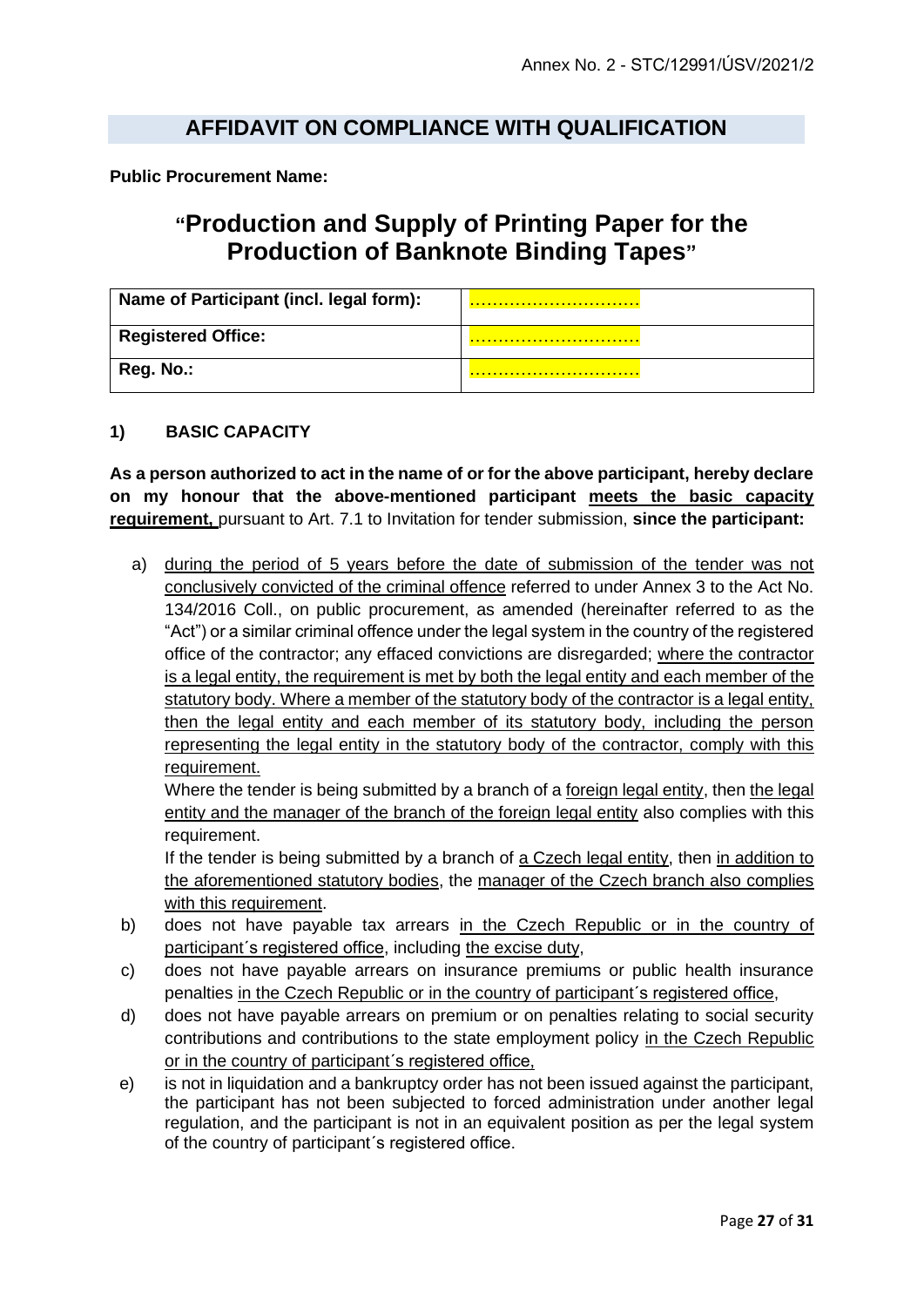#### **2) TECHNICAL QUALIFICATION**

In accordance with the request of the Contracting Authority, pursuant to Art. 7.3 to to Invitation for Tender Submission, I submit **a list of significant supplies:**

| Supplier name                                                                                                                                                                                                                  |  |
|--------------------------------------------------------------------------------------------------------------------------------------------------------------------------------------------------------------------------------|--|
| Name of the client the contract<br>was<br>performed for                                                                                                                                                                        |  |
| Period of performance                                                                                                                                                                                                          |  |
| Scope of performance (subject)                                                                                                                                                                                                 |  |
| Client's contact person with whom<br>the<br>information may be verified (name, business<br>telephone number and email, in compliance<br>with the applicable personal data protection<br>laws in the country of the Contractor) |  |

\*The Participant will use the table as many times as needed.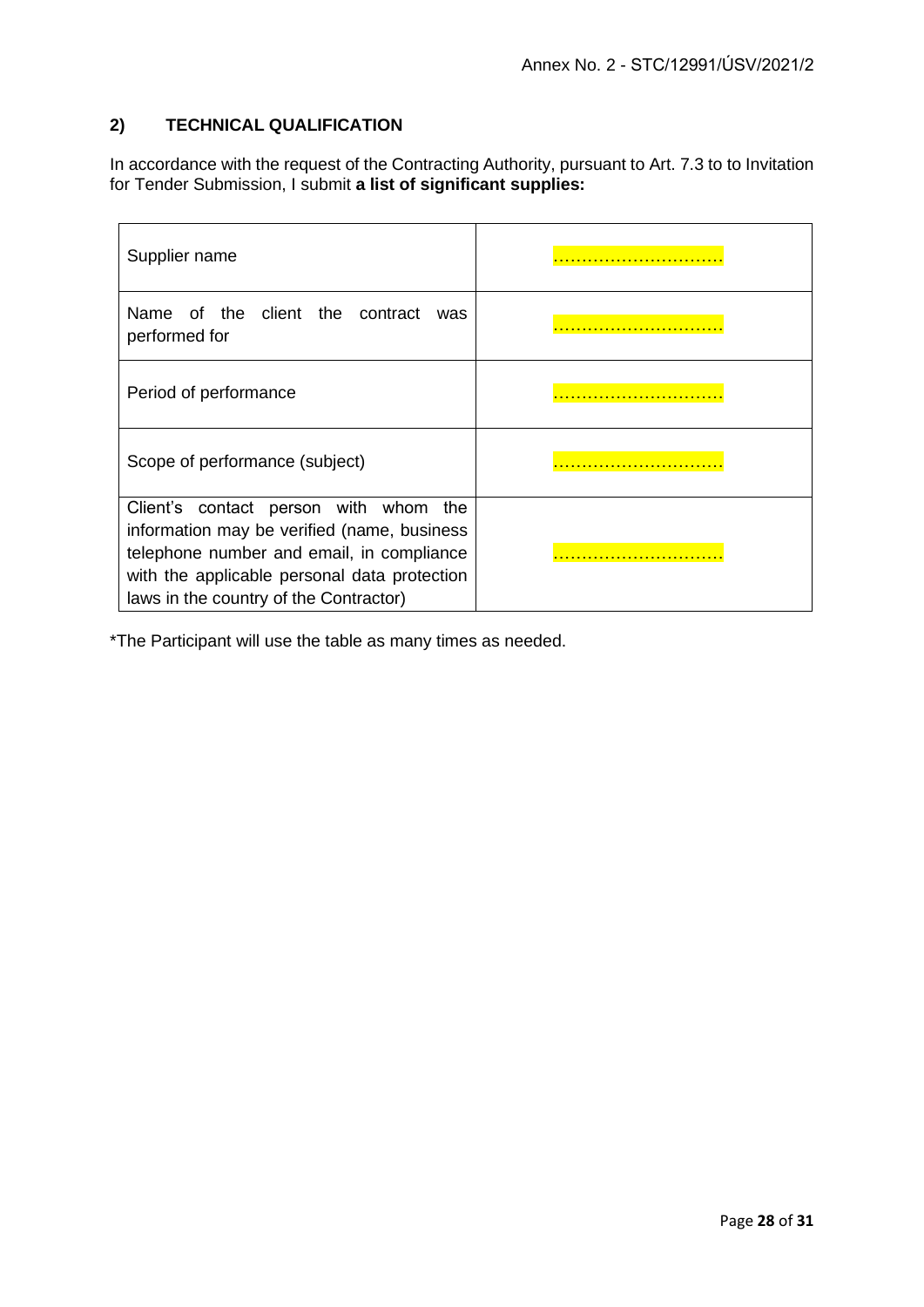### **LIST OF SUBCONTRACTORS**

**Public Contract Name:**

## **"Production and Supply of Printing Paper for the Production of Banknote Binding Tapes\_reissue"**

| Name of Participant (incl. legal form): |  |
|-----------------------------------------|--|
| <b>Registered Office:</b>               |  |
| Reg. No.:                               |  |

(hereinafter "**the Participant**")

**1) As required by the contracting authority in the Invitation for Tender Submission, please find enclosed below a list of subcontractors we will use when performing the subject of the contract.**

| $\mathsf{m}$                     |  |  |
|----------------------------------|--|--|
| Subcontractor                    |  |  |
| with their registered office at: |  |  |
| represented by:                  |  |  |
| Reg. No.:                        |  |  |
|                                  |  |  |

#### **Percentage of the total cost of the performance to be realised by the subcontractor:**

……………

 $\lambda$ 

| B)                                                              |  |  |
|-----------------------------------------------------------------|--|--|
| Subcontractor                                                   |  |  |
| with their registered office at:                                |  |  |
| represented by:                                                 |  |  |
| Reg. No.:                                                       |  |  |
| Type and scope of services to be provided by the subcontractor: |  |  |

**Percentage of the total cost of the performance to be realised by the subcontractor:**  ………………

**2) As a tenderer under the aforementioned procurement procedure, we hereby solemnly declare that we do not intend to assign any part of the public contract to any subcontractor.<sup>2</sup>**

 $2<sup>2</sup>$  In the event that the tenderer does not intend to assign any part of the contract to any subcontractor, the list of subcontractors according to item 1) shall not be filled in.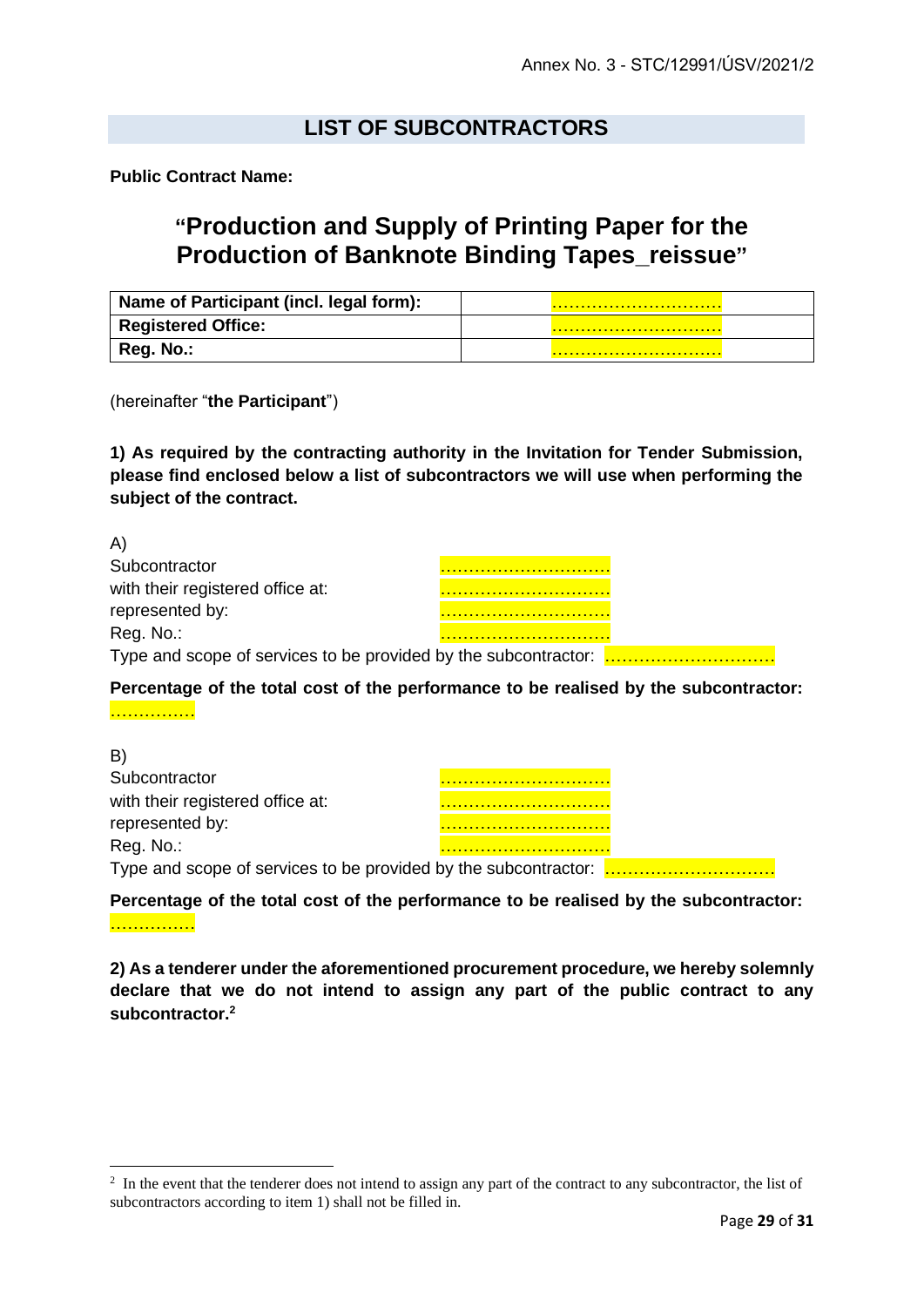## **SAMPLE TESTING:**

## **TESTING PROCESS OF A SAMPLE SUPPLIED BY THE SELECTED SUPPLIER**

The selected supplier shall prove the fulfilment of the tender conditions by delivering 1 roll of the printing paper to produce banknote binding tapes with width 180 mm and roll diameter 600 mm, compliance of the required paper parameters with technical specification (Annex No. 1 to the Draft Contract) and trouble-free processing on the flexo printing machines in the contracting authority premises.

#### **LABORATORY TEST**

Physical properties shall be measured in the contracting authority's laboratory and their conformity shall be compared with the values specified in the technical specification (Annex No. 1 to the Draft Contract).

#### **PRINTING TEST ON PRODUCTION PRINTING MACHINES**

1 roll of the printing paper to produce banknote binding tapes shall be printed on the client's production printing machines. During printing, the printability, and the smooth passage of the paper through the printing machines, cutting into individual banknote binding tapes and gluing them with dextrin glue shall be assessed.